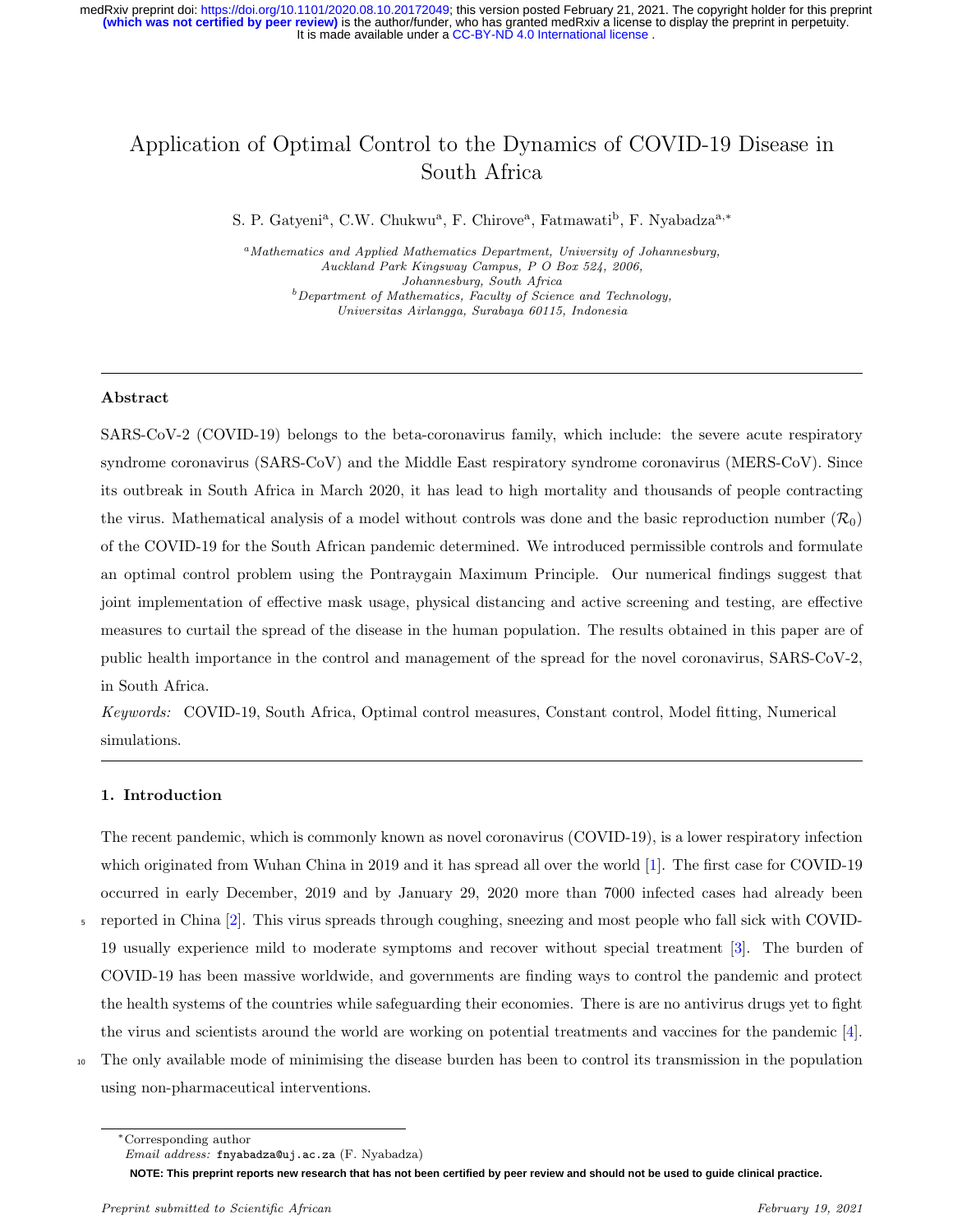Mathematical models have played a major role in increasing the understanding of the underlying biological and psycho-social processes that control the spread of infectious diseases and how the disease can be managed [\[5\]](#page-20-0). Various strategies have to be deployed optimally to manage the spread of COVID-19. It is thus important to <sup>15</sup> consider standard mathematical approaches to determine the optimality of the control strategies. Optimal control is a standard method for solving dynamic optimisation problems, where those problems are defined in continuous time [\[6\]](#page-20-1). To formulate an optimal control problem, we need a mathematical model of the system that needs to be controlled, specifications of all the boundary conditions on states and constraints to be satisfied by states and controls [\[7\]](#page-20-2).

- <sup>20</sup> The first case of the COVID-19 disease in South Africa was reported on March 5, 2020 as an imported case from Italy [\[8\]](#page-20-3). Due to the increase in new number of cases, the South African government introduced strategies to control the spread of the pandemic such as social distancing to limit close contact among individuals, contact tracing, testing and screening [\[9\]](#page-20-4). On March 26, 2020, the South African government enforced a 21-day national lockdown to restrict contact of individuals and to delay the spread of the virus. As of August 3, 2020, the number
- <sup>25</sup> of infected cases in South Africa for all the provinces was 516 862 out of which 358 037 recovered [\[10\]](#page-20-5). When compared to July 3, 2020, the number of cases had increased by 192% and recoveries by 315% in a period of four weeks.

Since the outbreak of the pandemic, researchers have used mathematical and statistical models to predict and model the extent to which the disease can be contained, or controlled. Nyabadza *et al.* [\[11\]](#page-20-6) considered the impact

- <sup>30</sup> of social distancing on the spread of COVID-19 in South Africa. Their results showed that an increase in social distancing significantly decreases the disease spread. Masuku *et al.* [\[12\]](#page-20-7) used a system of differential equations to quantify the early COVID-19 outbreak transmission in South Africa and exploring vaccine efficacy scenarios. Their findings suggested that the COVID-19 outbreak in South Africa had a basic reproductive number of 2.95 and a highly efficacious vaccine would have been required to contain COVID-19 in South Africa. Chandra et
- <sup>35</sup> al. [\[13\]](#page-20-8) looked at mathematical models with a social distancing parameter for the early estimation of COVID-19 spread in India. Their results showed that mathematical modelling and simulations on social distancing plays an important role in spread estimation. The effect of social distancing was discussed with different social distancing rates and they found that social distancing can reduce spread of COVID-19. A normalised Susceptible, Exposed, Infected and Recoveries  $(SEIR)$  mathematical model with optimal control techniques was considered in [\[14\]](#page-20-9)
- <sup>40</sup> with the aim of establishing vaccination and treatment plans that reduce the spread of an infectious disease. Their findings revealed that after stopping vaccination and/or treatment, the percentage of the infected people increased. The study in  $[15]$  proposed a generalised *SEIR* model of COVID-19 to study the behaviour of the disease transmission under five different control strategies. The results from the numerical simulations reflected that quarantining and better medical treatment of infected individuals reduced the critically infected cases, and
- <sup>45</sup> the transmission risk.

Emerging evidence and predictions on COVID-19 allude to the fact that the infection may become endemic and may never go away [\[1\]](#page-19-0). Any intervention strategies would need to adjust to this new reality. Unlike most of the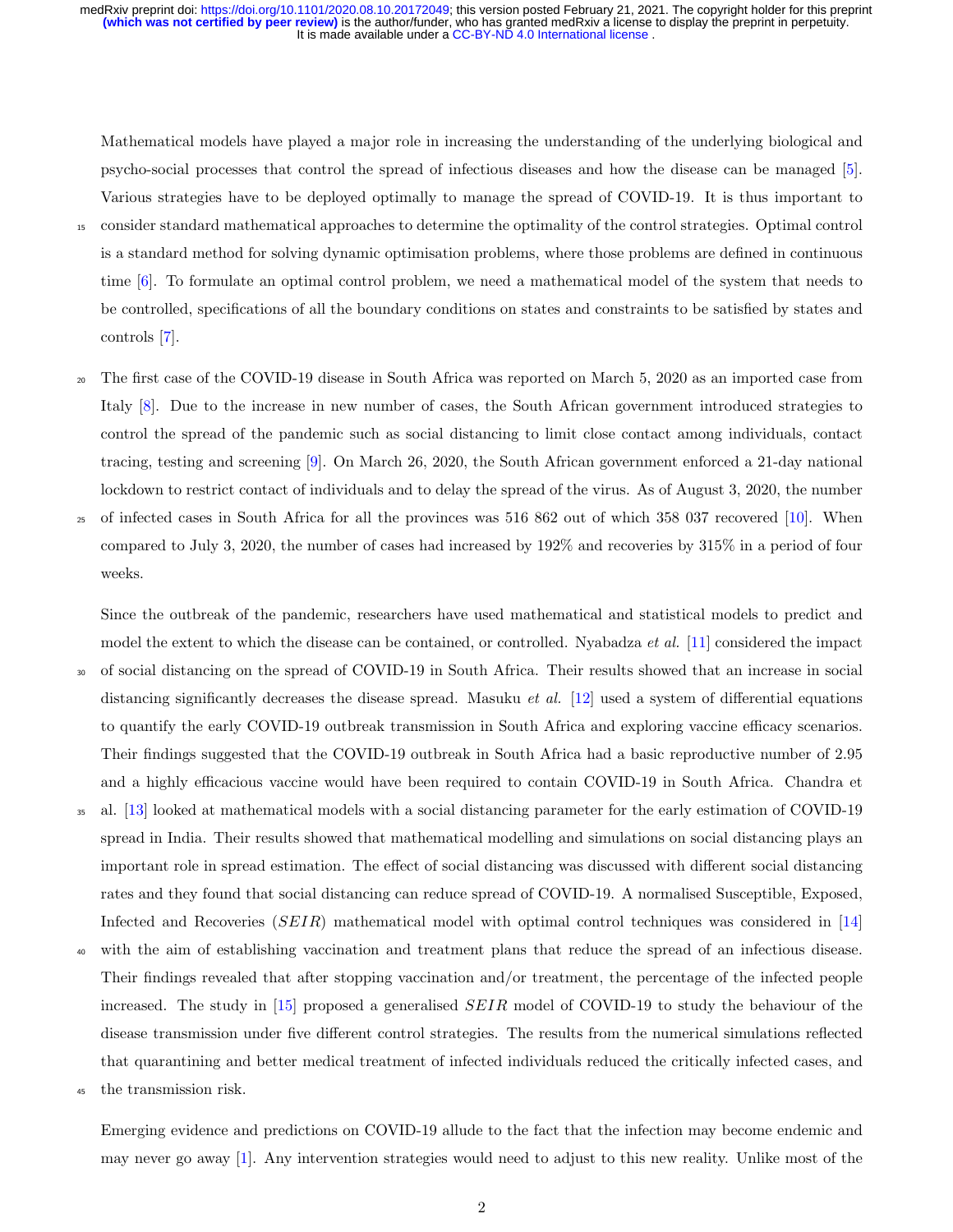current models which ignore the vital dynamics, models need to accordingly be adjusted to capture the nature of the pandemic. The current model incorporates the vital dynamics to capture the dynamics of COVID-19 infection

<sup>50</sup> using the South African setting in addition to optimizing the control strategies. The objective of this study is to develop dynamics COVID-19 model for the South African setting incorporating current infection prevention efforts that include screening and testing, the use of masks and physical distancing. Optimal control theory is used to quantify the effectiveness of these strategies.

The paper is arranged as follows: in the next section, the relevant model is formulated. Section 3 presents the model properties and analysis without controls. In section 4, the model with optimal control is presented, analysis is done using Pontryagin's Maximum Principle. Numerical results are presented in section 5 and the last section concludes the paper.

# 2. Methods

#### 2.1. Exploratory Data Analysis (EDA) of the COVID-19 in South Africa

- We used the open dataset of COVID-19 called Data Repository and Dashboard for South Africa created, maintained, and hosted by the Data Science for Social Impact research group [\[10\]](#page-20-5). They made an excellent data repository and dashboard for South Africa to report on daily confirmed cases data. This dataset has daily level information on the number of infected cases, deaths, recoveries, and testing on the confirmed cases of COVID-19. The data was collected from March 03, 2020, when the first case for South Africa was identified. On March
- <sup>65</sup> 26, 2020, the government implemented a 21-day national lockdown due to increased daily confirmed cases. The restrictions like social distancing, wearing of masks were implemented to control the spread of the disease. We present data between March 26, 2020, and July 19, 2020. We aim to fit model to COVID-19 data and introduce optimal control measures such as mask usage, physical distancing, active screening, and testing to control the spread of the disease.

#### 2.2. Mathematical Model without Control

In this section, we give a brief model description of the transmission dynamics of COVID-19 without control measures. Considering a non-constant population, we describe the model using a set of five compartments of the susceptibles,  $S(t)$ , who are recruited at a constant rate Λ. These individuals can get infected [\[16\]](#page-20-11), and move into the exposed compartment  $E(t)$ . Individuals in this compartment do not show symptoms and cannot transmit the infection. After a period of 5-6 between 5 to 14 days, an exposed individual progresses to become symptomatic and infectious [\[17\]](#page-20-12). We assume that the exposed individuals become symptomatic at a rate  $\gamma$ . Of those that become symptomatic, a proportion  $\rho$ , is assumed to be undiagnosed due to system capacity failure and the nondevelopment of severe disease and move to the compartment  $I_u(t)$ , while the remainder is diagnosed and move to the compartment  $I_d(t)$ . We assume that the individuals in  $I_u(t)$  undergo active screening and testing and when confirmed positive, they move to the  $I_d(t)$  class at a rate  $\sigma$ . The diagnosed and undiagnosed infectious humans recover at rates  $\omega_1$  and  $\omega_2$  respectively and move into the recovered compartment  $R(t)$ . Individuals in all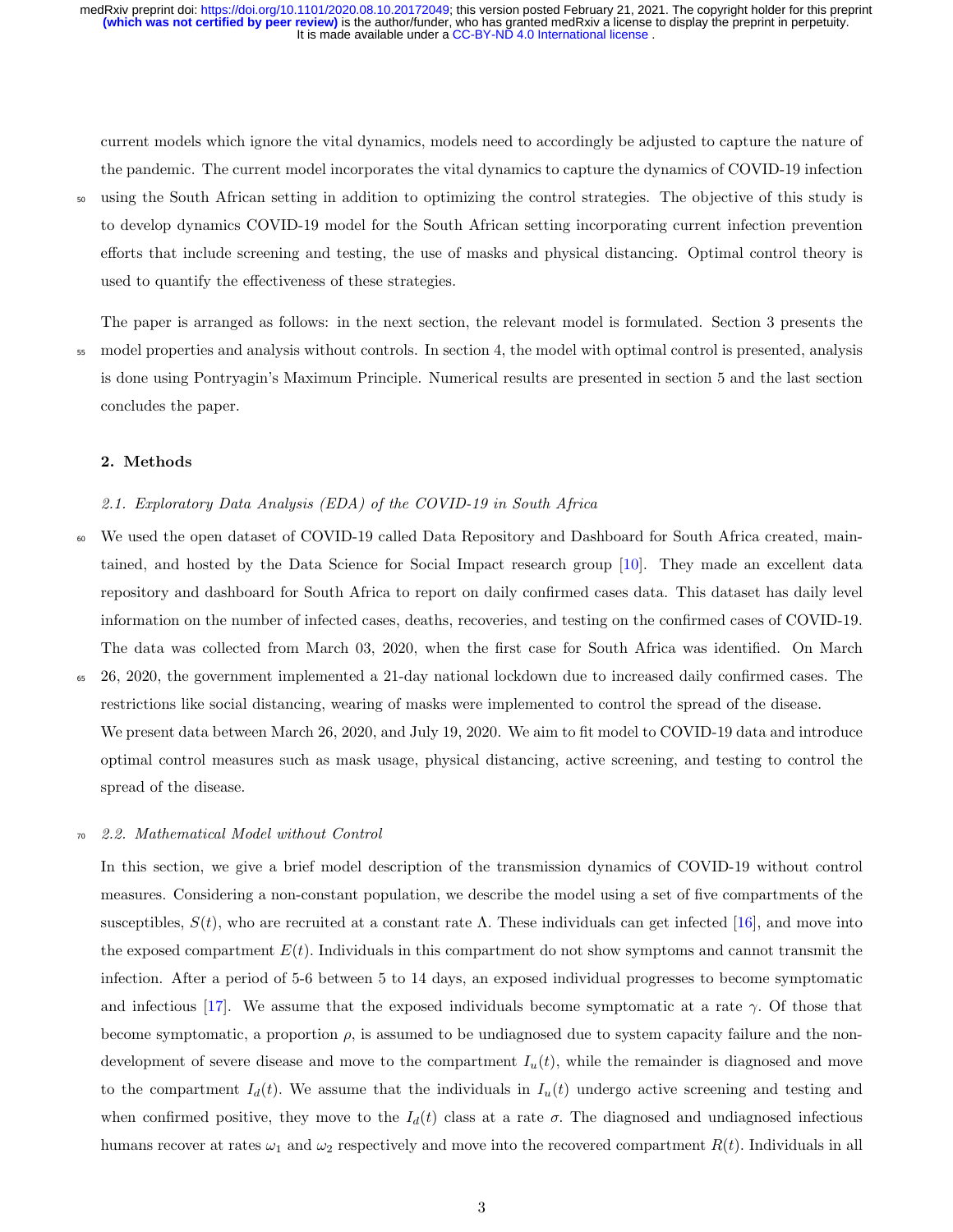compartments are assumed to have a natural mortality rate  $\mu$ . The diagnosed and undiagnosed individuals have additional disease induced death rates  $\delta_1$  and  $\delta_2$  respectively.

The force of infection is defined by

$$
\lambda(t) = \frac{\beta(I_u(t) + \eta I_d(t))}{N(t)},
$$

where  $\beta$  is the infection rate, and  $\eta < 1$  is the modification parameter used to compare the infectiousness of individuals in  $I_u(t)$  relative to those  $I_d(t)$ . Here we assume that the  $I_d(t)$  class infectivity is less that that for the  $I_u(t)$  since individuals who know their status are more likely to limit contact than those who do not know. The total human population  $N(t)$  for the COVID-19 transmission dynamics at any time t is given by

$$
N(t) = S(t) + E(t) + I_u(t) + I_a(t) + R(t).
$$

The flow diagram of individuals between compartments is shown in Figure [1.](#page-3-0) Considering the model description,

<span id="page-3-0"></span>

Figure 1: Model flow chart depicting the dynamics of COVID-19 transmissions.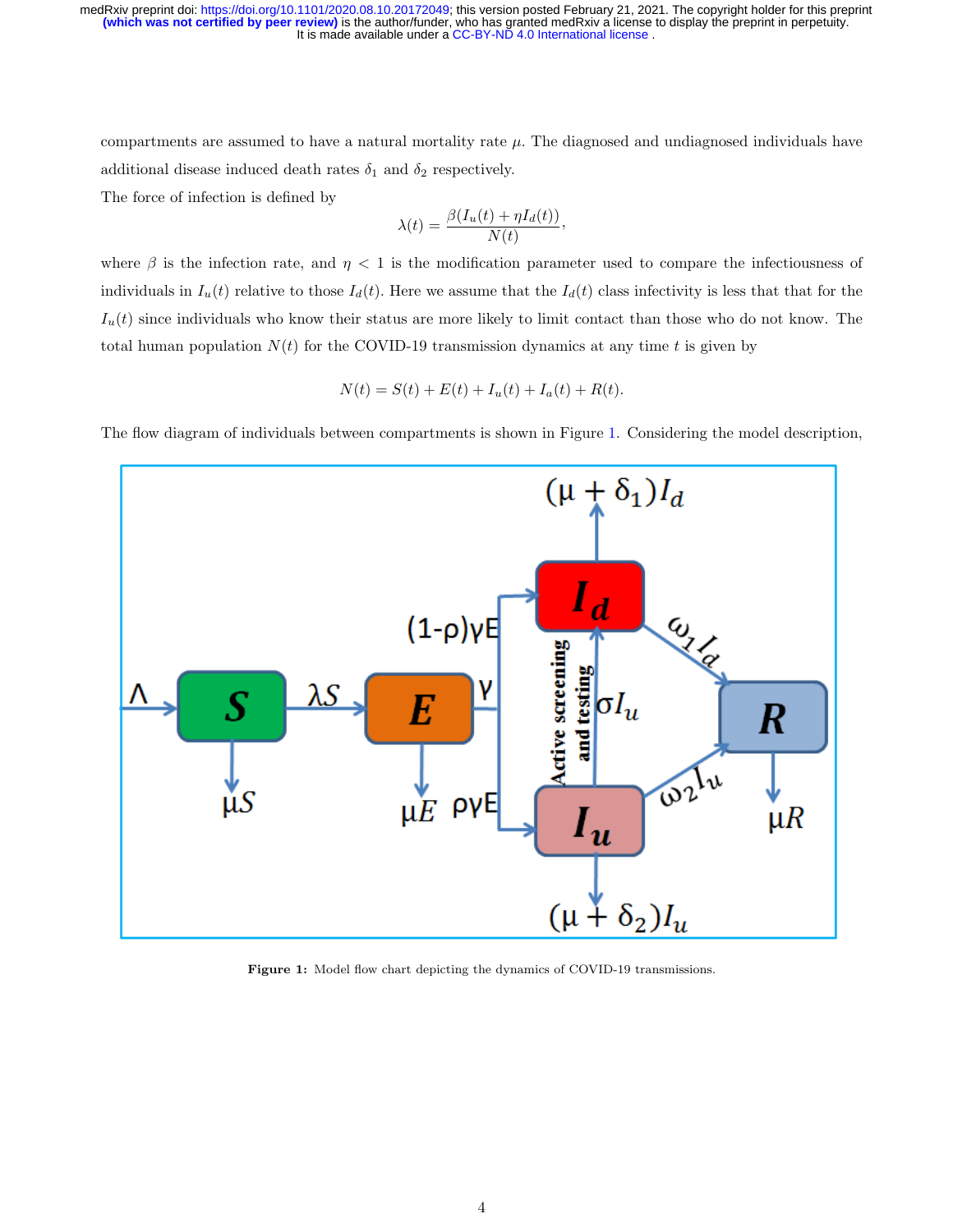assumptions, model parameters and Figure [1](#page-3-0) we have the following system of ordinary differential equations:

<span id="page-4-0"></span>
$$
\begin{aligned}\n\frac{dS}{dt} &= \Lambda - (\mu + \lambda)S, \\
\frac{dE}{dt} &= \lambda S - (\mu + \gamma)E, \\
\frac{dI_u}{dt} &= \rho \gamma E - (\mu + \omega_2 + \sigma + \delta_2)I_u, \\
\frac{dI_d}{dt} &= (1 - \rho)\gamma E + \sigma I_u - (\mu + \omega_1 + \delta_1)I_d, \\
\frac{dR}{dt} &= \omega_1 I_d + \omega_2 I_u - \mu R,\n\end{aligned}
$$
\n(1)

subject to the initial conditions

<span id="page-4-2"></span>
$$
S(0) = S_0 > 0, \ E(0) = E_0 \ge 0, \ I_u(0) = I_{u0} \ge 0, \ I_d(0) = I_{d0} \ge 0, \ R(0) = R_0 \ge 0
$$
 (2)

Since the recovered humans do not contribute to COVID-19 disease transmission, we can eliminate  $R$  from the system using the relationship

<span id="page-4-1"></span>
$$
R = N - S - E - I_u - I_d
$$

and still adequately represent the dynamics of system [\(1\)](#page-4-0) by

$$
\begin{aligned}\n\frac{dS}{dt} &= \Lambda - (\mu + \lambda)S, \\
\frac{dE}{dt} &= \lambda S - (\mu + \gamma)E, \\
\frac{dI_u}{dt} &= \rho \gamma E - (\mu + \omega_2 + \sigma + \delta_2)I_u, \\
\frac{dI_d}{dt} &= (1 - \rho)\gamma E + \sigma I_u - (\mu + \omega_1 + \delta_1)I_d.\n\end{aligned}
$$
\n(3)

# 3. Mathematical Analysis

#### 3.1. Boundedness of solutions

We propose the region  $\Gamma$  in  $\mathcal{R}_+^4$  for model equations [\(3\)](#page-4-1) to be well-posed. We show that these solutions are uniformly bounded. Thus, we have the following theorem

**Theorem 1.** The solutions of model system [\(3\)](#page-4-1) are contained in the region  $\Gamma \in \mathcal{R}_+^4$ , which is given by

$$
\Gamma = \left\{ \left( S(t), E(t), l_u(t), I_d(t) \right) \in \mathscr{R}_+^4 : 0 \le N(t) \le \frac{\Lambda}{\mu} \right\},\
$$

<sup>75</sup> for the initial conditions [\(2\)](#page-4-2) and attracting in Γ.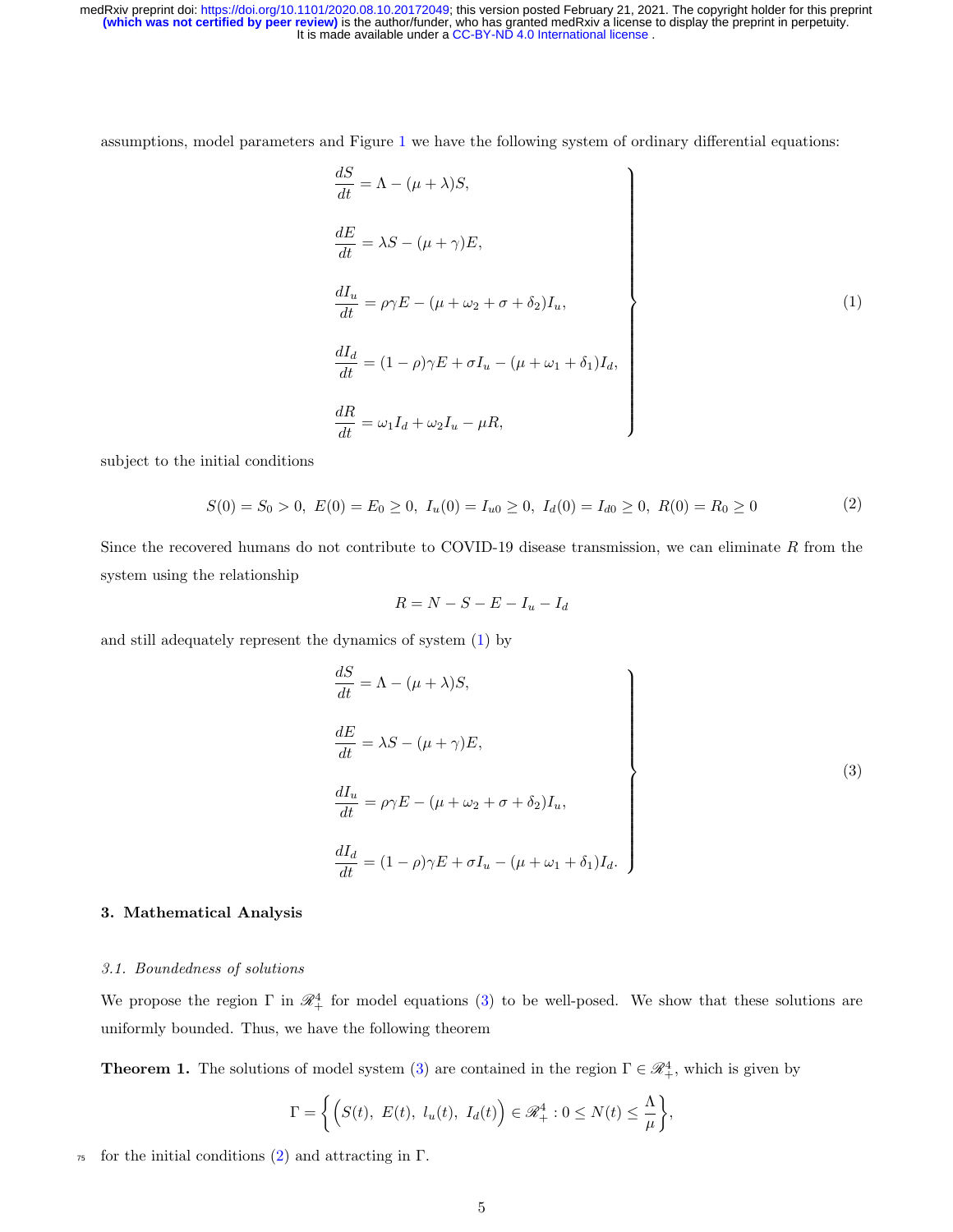Proof. The change in total human population of equation [\(3\)](#page-4-1) is given by

<span id="page-5-0"></span>
$$
\frac{dN}{dt} = \Lambda - \mu N - \delta I_d,
$$
\n
$$
\leq \Lambda - \mu N,
$$
\n(4)

by the positivity of  $I$ . The solution of  $(4)$  yields

$$
N(t) \leq \frac{\Lambda}{\mu} - \left(\frac{\Lambda}{\mu} - N(0)\right) e^{-\mu t},
$$

where  $N(0)$  is a constant representing the the initial condition. Thus,  $\limsup_{t\to\infty} (N(t)) \leq \frac{\Lambda}{\mu}$  $\frac{\mu}{\mu}$ . This result implies that the model describing the human population is epidemiologically well-posed, and the solutions remain in the region Γ.  $\Box$ 

# 3.2. Positivity of Solutions

<sup>80</sup> Here, we show that the COVID-19 disease model [\(3\)](#page-4-1) solutions remain positive in the positive orthant given any non negative initial conditions.

**Theorem 2.** Given the initial conditions  $S(0) > 0$ ,  $E(0) \ge 0$ ,  $I_u(0) \ge 0$ ,  $I_d(0) \ge 0$ , the solutions  $(S(t), E(t), I_u(t), I_d(t))$ of the system [\(3\)](#page-4-1) are all positive for all  $t \geq 0$ .

Proof. From the first equation of the system [\(3\)](#page-4-1), we have that

$$
\frac{dS}{dt} \ge -(\mu + \lambda)S,
$$

whose solutions gives

$$
S(t) \ge S(0)e^{-\left(\mu t + \int_0^t \lambda(\tau)d\tau\right)} > 0,
$$

Thus,  $S(t)$  will always be positive for all  $t \geq 0$ . Also, from the second equation of the system [\(3\)](#page-4-1), we have that

$$
\frac{dE}{dt} \geq -\Big(\mu+\gamma\Big)E,
$$

whose solution yields

$$
E(t) \ge E_0 e^{-(\mu + \gamma)t} > 0.
$$

Thus,  $E(t)$  will always be positive for all  $t \geq 0$ . Similarly, the solutions of the remainder of the equations in [\(3\)](#page-4-1) <sup>85</sup> is straight forward and are all positive; that is,  $I_d(t) > 0$ , and  $I_u(t) > 0$  over the modelling time.  $\Box$ 

#### 3.3. Equilibrium Points

#### 3.3.1. The Disease Free Equilibrium

Assuming that at the disease free equilibrium (DFE) point there are no infectious individuals. Setting the right hand side to zero, we obtain the DFE denoted by

$$
E_0^* = \left(\frac{\Lambda}{\mu}, 0, 0, 0\right).
$$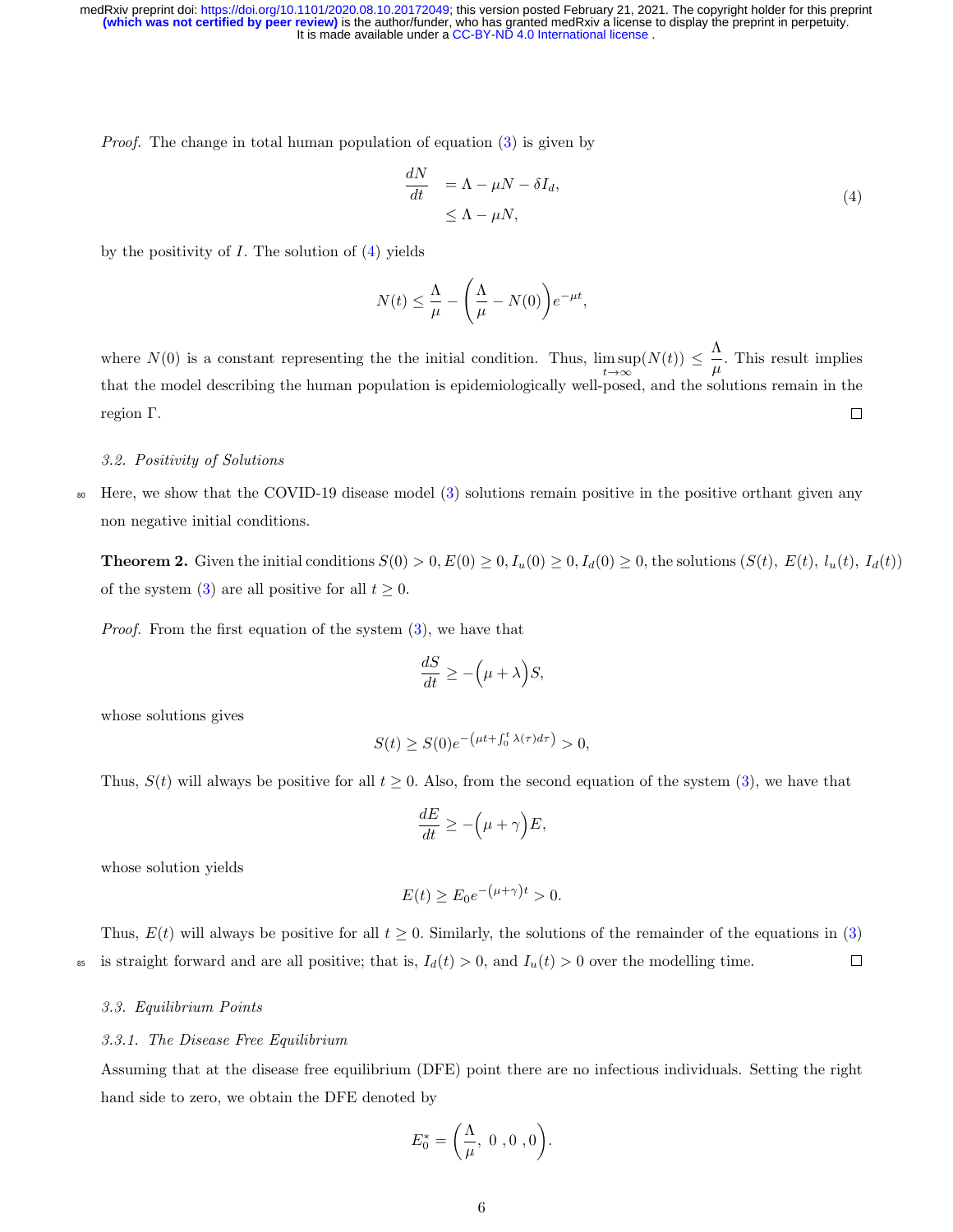#### 3.3.2. The Reproduction Number

For simplicity, we set  $Q_0 = (\gamma + \mu)$ ,  $Q_1 = (\omega_2 + \sigma + \delta_2 + \mu)$ ,  $Q_2 = (\omega_1 + \delta_1 + \mu)$  in [\(3\)](#page-4-1). The basic reproduction number denoted by  $(\mathcal{R}_0)$  is the average number of secondary cases generated by an infectious individual who introduced in a wholly susceptible population. We calculate the COVID-19  $(\mathcal{R}_0)$  for model system [\(3\)](#page-4-1) using the next generation matrix method in [\[18\]](#page-20-13). We consider three compartments  $E$ ,  $I_u$  and  $I_d$  which contribute to new infections or the secondary cases and construct the column matrices;

$$
\mathcal{F} = \begin{pmatrix} \frac{S\beta(I_u + I_d\eta)}{N} \\ 0 \\ 0 \end{pmatrix} \text{ and } \mathcal{V} = \begin{pmatrix} Q_0 E \\ -\gamma \rho E + Q_1 I_u \\ -\gamma (1 - \rho) E - \sigma I_u + Q_2 I_d \end{pmatrix},
$$

where, F represents the rate of generation of new infections in compartments E,  $I_u$  and  $I_d$  and V represents the transition in and out of the compartments. We define matrices F and V to the Jacobian matrices for F and V respectively evaluated at the DFE. The basic reproduction number is the spectral radius of the product of F and  $V^{-1}$  i.e,  $\mathcal{R}_0 = \rho (F V^{-1})$  where  $V^{-1}$  in the inverse matrix of the matrix V. Computing the the matrices F, V and  $V^{-1}$  we obtain;

$$
F = \begin{pmatrix} 0 & \beta & \beta \eta \\ 0 & 0 & 0 \\ 0 & 0 & 0 \end{pmatrix}, \quad V = \begin{pmatrix} Q_0 & 0 & 0 \\ -\gamma \rho & Q_1 & 0 \\ -\gamma (1 - \rho) & -\sigma & Q_2 \end{pmatrix}, \quad V^{-1} = \begin{pmatrix} \frac{1}{Q_0} & 0 & 0 \\ \frac{\gamma \rho}{Q_0 Q_1} & \frac{1}{Q_1} & 0 \\ \frac{\gamma (Q_1 (1 - \rho) + \rho \sigma)}{Q_0 Q_1 Q_2} & \frac{\sigma}{Q_1 Q_2} & \frac{1}{Q_2} \end{pmatrix}.
$$

The spectral radius is thus the maximum eigenvalue of the second generation matrix  $F V^{-1}$  and is given by

$$
\mathcal{R}_0 = \mathcal{R}_{01} + \mathcal{R}_{02},
$$

where

$$
\mathcal{R}_{01} = \frac{\beta \gamma \rho}{Q_0 Q_1},
$$
  

$$
\mathcal{R}_{02} = \frac{\beta \gamma \eta}{Q_0 Q_2} \left( (1 - \rho) + \frac{\rho \sigma}{Q_1} \right)
$$

·

The expression  $\mathcal{R}_{01}$  represents the number of new COVID-19 infections generated by infectious undiagnosed individuals,  $I_u$ . It contains the product of the transmission rate  $\beta$ , the fraction  $\left(\frac{\gamma \rho}{Q_0}\right)$  of exposed individuals moving to undiagnosed class  $I_u$  and  $\left(\frac{1}{Q_1}\right)$  is the average period spend in the  $I_u$  class.  $\mathcal{R}_{02}$  represents the number of new COVID-19 infection cases generated by diagnosed infectious individuals,  $I_d$ .  $\beta\eta$  is the product of infectious rate due to diagnosed COVID-19 individuals,  $\left(\frac{\gamma(1-\rho)}{Q_0}\right)$ <sup>95</sup> rate due to diagnosed COVID-19 individuals,  $\left(\frac{\gamma(1-\rho)}{Q_0}\right)$  fraction of exposed individuals moving to diagnosed infectious stage and  $\left(\frac{1}{Q_2}\right)$  average period spent in the  $I_d$  compartment.

It is easy to show that our model satisfy the hypotheses of the Theorem 2 in [\[18\]](#page-20-13) and hence, the stability of the DFE is ensured and summarised as follows:

**Theorem 3.** The DFE is locally asymptotically stable whenever  $\mathcal{R}_0 < 1$  and unstable otherwise.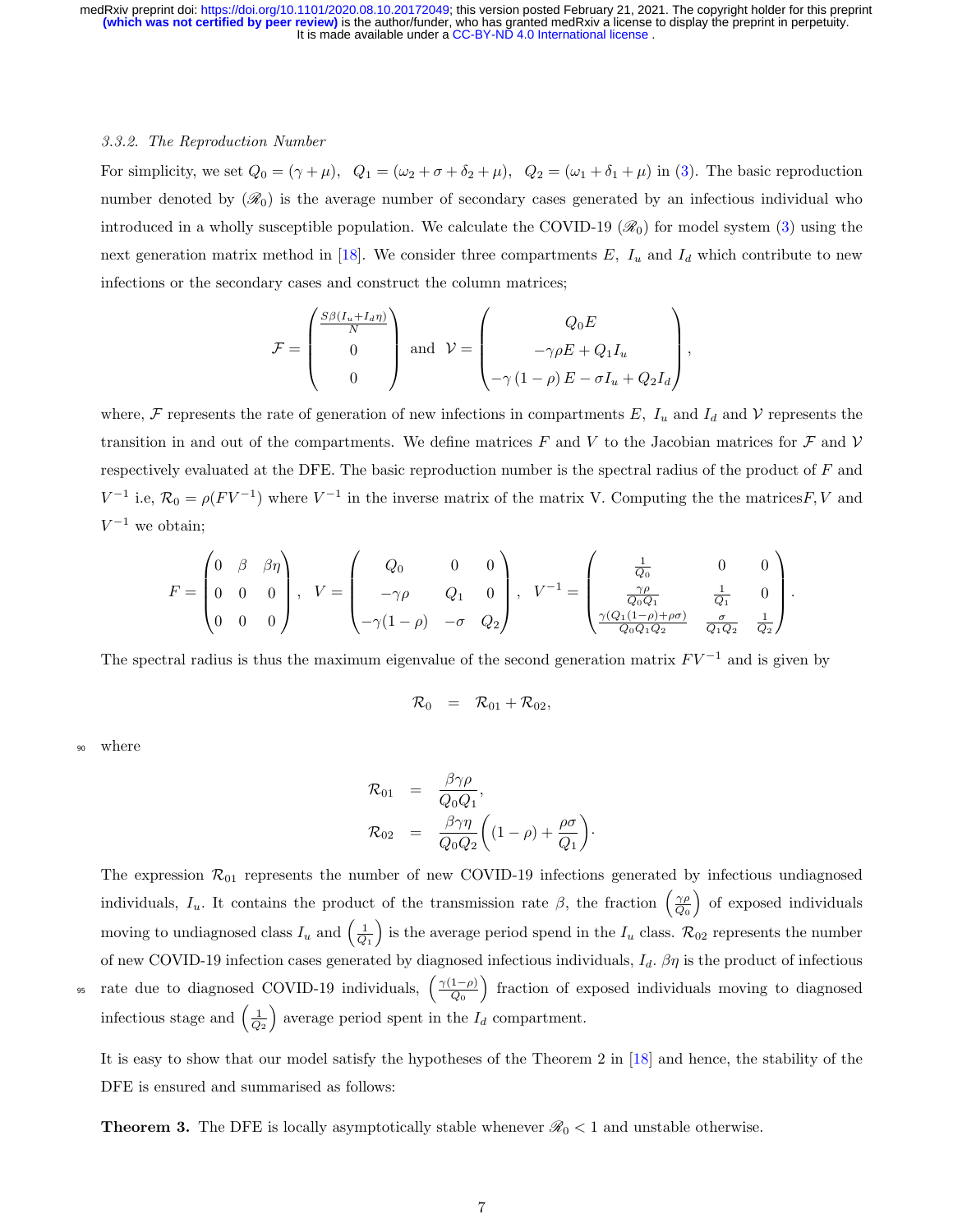#### <sup>100</sup> 3.3.3. The Endemic Equilibrium

After some algebraic manipulations, the endemic equilibrium denoted as (EE) is given by

$$
E_1^{**} = (S^{**}, E^{**}, I_u^{**} I_d^{**})
$$

where

$$
S^{**} = \frac{\Lambda \Phi_0}{\mu \left(Q_0 Q_1 Q_2 (R_0 - 1) + \Phi_0\right)}, \quad E^{**} = \frac{\Lambda Q_1 Q_2 (R_0 - 1)}{Q_0 Q_1 Q_2 (R_0 - 1) + \Phi_0},
$$

$$
I_d^{**} = \frac{\gamma \Lambda \left(\rho \sigma + (1 - \rho)Q_1\right)(\mathcal{R}_0 - 1)}{Q_0 Q_1 Q_2 (\mathcal{R}_0 - 1) + \Phi_0}, \quad I_u^{**} = \frac{\gamma \rho \Lambda Q_2 (\mathcal{R}_0 - 1)}{Q_0 Q_1 Q_2 (\mathcal{R}_0 - 1) + \Phi_0}
$$

,

with

$$
\Phi_0 = \mu \Big( Q_1 \left( \gamma (1 - \rho) + Q_2 \right) + \gamma \rho \left( \sigma + Q_2 \right) \Big).
$$

We have the following result on the existence of  $E_1^{**}$ .

**Lemma 1.** The EE exist if and only if  $\mathcal{R}_0 > 1$ .

#### 3.4. Global Stability Analysis of the Equilibria

105 In this section, we show that the disease-free equilibrium is globally asymptotically stable if  $\mathcal{R}_0 < 1$ . We also prove that the endemic equilibrium state is globally asymptotically stable if  $\mathcal{R}_0 > 1$ .

**Theorem 4.** The disease-free equilibrium,  $E_0$  of the model system [\(3\)](#page-4-1) is globally asymptotically stable if  $\mathcal{R}_0 < 1$ .

Proof. Consider the following Lyapunov function defined by

$$
V = E + \nu_1 I_u + \nu_2 I_d,
$$

where  $\nu_1$  and  $\nu_2$  are the positive constants we seek to determine. Finding the time derivative of the function V and upon substitution of equations [\(3\)](#page-4-1) at the DFE we have that

$$
\dot{V} = \dot{E} + \nu_1 \dot{I}_u + \nu_2 \dot{I}_d,
$$
\n
$$
= \left(\lambda S - (\mu + \gamma)E\right) + \nu_1 \left(\rho \gamma E - (\mu + \omega_2 + \delta_2 + \sigma)I_u\right)
$$
\n
$$
+ \nu_2 \left((1 - \rho)\gamma E + \sigma I_u - (\mu + \omega_1 + \delta_1)I_d\right),
$$
\n
$$
= \frac{\beta(I_d + \eta I_u)S}{N} - Q_0 E + \nu_1 \rho \gamma E - \nu_1 Q_1 I_u + \nu_2 (1 - \rho)\gamma E + \nu_2 \sigma I_u - \nu_2 Q_2 I_d,
$$
\n
$$
\leq \beta(I_d + \eta I_u) - \nu_1 Q_1 I_u + \nu_2 \sigma I_u - \nu_2 Q_2 I_d + \left(\nu_1 \rho \gamma + \nu_2 (1 - \rho)\gamma - Q_0\right)E,
$$
\n
$$
= (\beta - \nu_2 Q_2)I_d + \left(\beta \eta + \nu_2 \sigma - \nu_1 Q_1\right)I_u + \left(\nu_1 \rho \gamma + \nu_2 (1 - \rho)\gamma - Q_0\right)E.
$$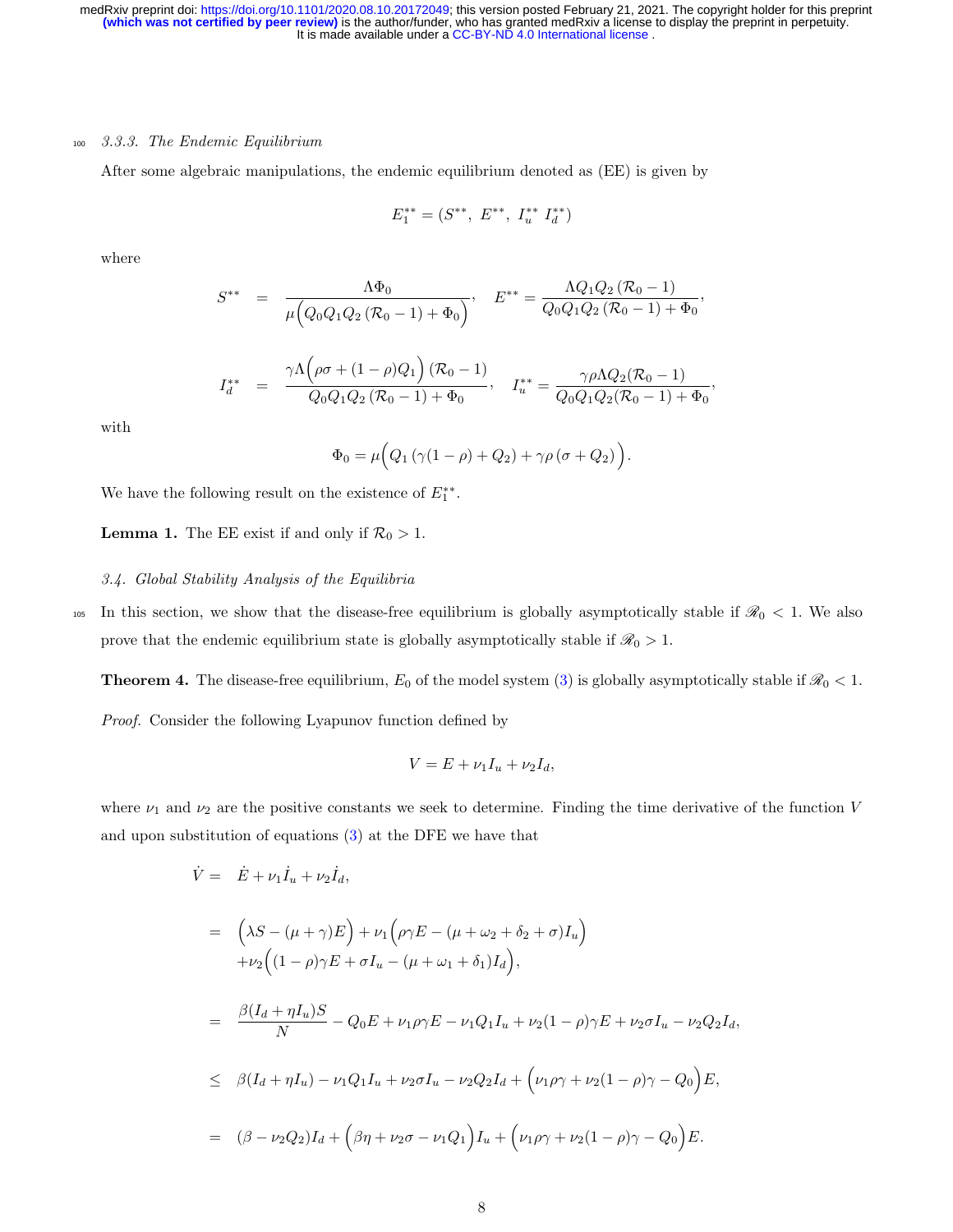Eliminating  $I_u$  and  $I_d$  the linear terms, we solve for  $\nu_1$  and  $\nu_2$  to get

$$
\nu_1 = \frac{\beta \sigma + \beta \eta Q_2}{Q_1 Q_2} \quad \text{and} \quad \nu_2 = \frac{\beta}{Q_2}.
$$

110 Substituting for  $\nu_1$  and  $\nu_2$  we obtain

$$
\dot{V} = Q_0 (\mathcal{R}_0 - 1) E.
$$

We see that  $\dot{V} < 0$  if  $\mathcal{R}_0 < 1$ , and  $\dot{V} = 0$  if  $I_u = I_d = E = 0$ . Therefore, the largest compact invariant set in  $\Gamma$ such that  $\dot{V} = 0$  when  $\mathcal{R}_0 \le 1$ , is the singleton  $E_0^*$ . Thus, by LaSalle's Invariance Principle [\[19,](#page-21-0) [20\]](#page-21-1), the steady state  $E_0^*$  is globally asymptotically stable whenever  $\mathcal{R}_0 \leq 1$ .  $\Box$ 

**Theorem 5.** If  $\mathcal{R}_0 > 1$  the endemic equilibrium of the model equation [\(3\)](#page-4-1),  $E_1^{**}$  is globally asymptotically stable <sup>115</sup> in Γ.

*Proof.* Given that the endemic equilibrium exists if and only if  $\mathcal{R}_0 > 1$ . Consider Lyapunov function

$$
L = \left(S - S^{**} - S^{**} \ln \frac{S}{S^{**}}\right) + A\left(E - E^{**} - E^{**} \ln \frac{E}{E^{**}}\right) + B\left(I_u - I_u^{**} - I_u^{**} \ln \frac{I_u}{I_u^{**}}\right) + C\left(I_d - I_d^{**} - I_d^{**} \ln \frac{I_d}{I_d^{**}}\right),
$$

where  $A$ ,  $B$  and  $C$  are constants to be determined. Substituting the expressions for the derivatives of the state variables yields,

$$
\dot{L} = \left(1 - \frac{S^{**}}{S}\right)\dot{S} + A\left(1 - \frac{E^{**}}{S}\right)\dot{E} + B\left(1 - \frac{I_u^{**}}{I_u}\right)\dot{I}_u + C\left(1 - \frac{I_d^{**}}{I_d}\right)\dot{I}_d.
$$

At the steady states we have

$$
\Lambda = (\mu + \lambda^*)S^{**}, \quad Q_0 = \frac{\lambda^*S^{**}}{E^{**}}, \quad Q_1 = \frac{\rho \gamma E^{**}}{I_u^{**}}, \quad Q_2 = \frac{(1 - \rho)\gamma E^{**}}{I_d^{**}} + \frac{\sigma I_u^{**}}{I_d^{**}}
$$

.

Given that  $N^* \leq N$ , and setting  $w = \frac{S}{\alpha^*}$  $\frac{S}{S^{**}}, x = \frac{E}{E^*}$  $\frac{E}{E^{**}}, \quad y = \frac{I_u}{I_u^{**}}$  $I_u^{**}$  $z = \frac{I_d}{I_{\ast i}}$  $I_d^{**}$ , the time derivative of the Lyapunov function is

$$
\dot{L} \leq -\mu \left( 1 - \frac{1}{w} \right)^2 S + \beta I_u^{**} S^{**} \left( 1 - yw \right) + \eta \beta I_d^{**} S^{**} \left( 1 - zw \right)
$$
\n
$$
+ A \left( 1 - \frac{1}{x} \right) \left( \beta I_u^{**} S^{**} (yw - x) + \eta \beta I_d^{**} S^{**} (zw - x) \right) + BE^{**} \rho \gamma \left( 1 - \frac{1}{y} \right) \left( x - y \right)
$$
\n
$$
+ C \left( 1 - \frac{1}{z} \right) \left[ E^{**} \gamma \left( 1 - \rho \right) \left( x - z \right) + \sigma I_u^{**} \left( y - z \right) \right].
$$

 $_{120}$  The derivative of L thus reduces to

$$
\dot{L} \leq -\mu \bigg(1 - \frac{1}{w}\bigg)^2 + G(w, x, y, z),
$$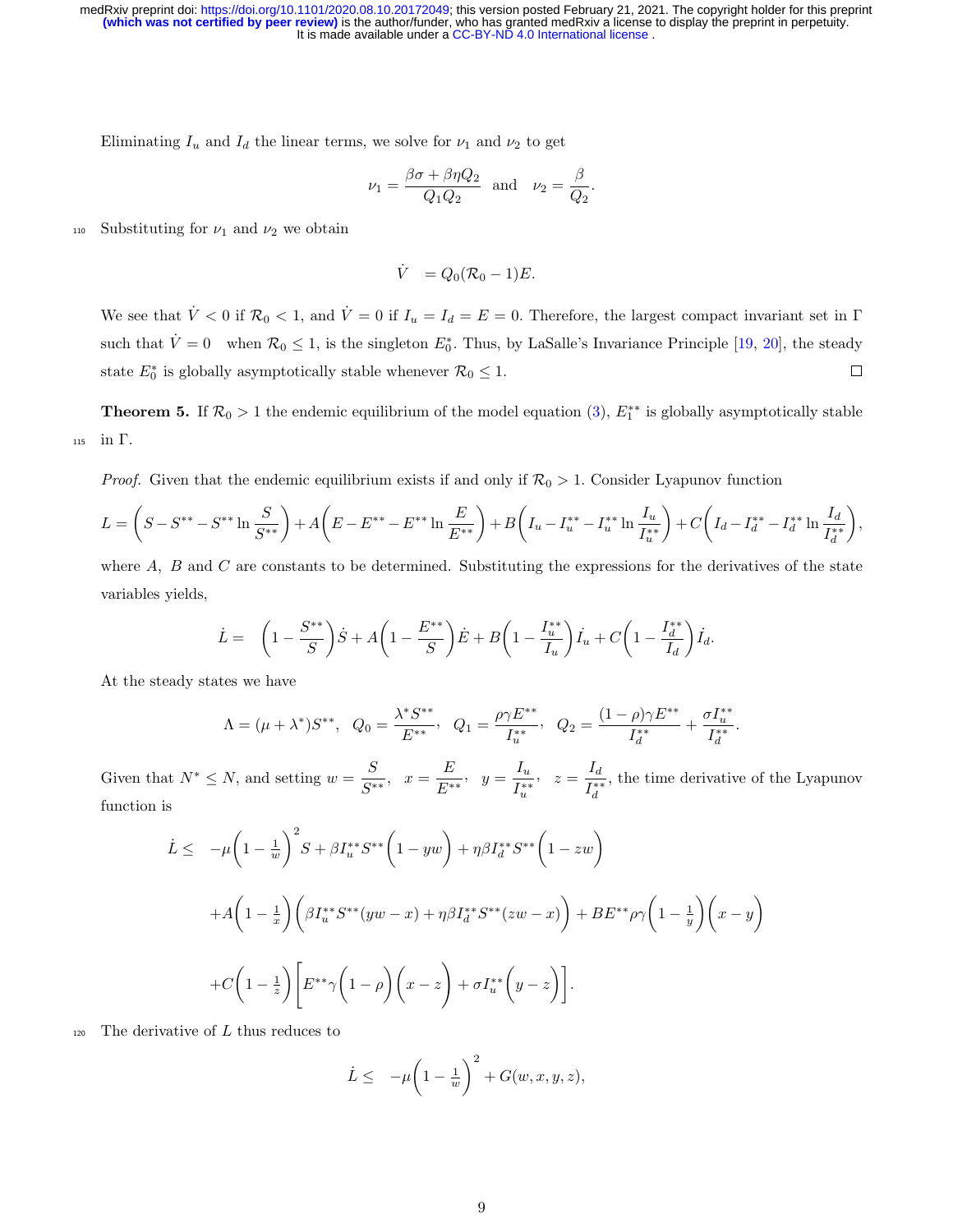where

$$
G(w, x, y, z) = \beta I_u^{**} S^{**} - \beta I_u^{**} S^{**} y w + \eta \beta I_d^{**} S^{**} - \beta \eta I_d^{**} S^{**} z w + \beta I_u^{**} S^{**} A \left( y w - x - \frac{y w}{x} + 1 \right)
$$
  
+
$$
\eta \beta I_d^{**} S^{**} A \left( z w - x - \frac{z w}{x} + 1 \right) + \rho \gamma E^{**} B \left( x - y - \frac{x}{y} + 1 \right)
$$
  
+
$$
\gamma E^{**} C \left( 1 - \rho \right) \left( x - z - \frac{x}{z} + 1 \right) + \sigma I_u^{**} C \left( y - z - \frac{y}{z} + 1 \right).
$$

After some algebraic manipulation, we obtain  $A = 1$ ,  $C = \rho \gamma E^{**}$  and  $B = \gamma I_u^{**}$  so that

$$
\dot{L} \leq -H\left(1 - \frac{1}{w}\right)^2 S + \beta I_u^{**} S^{**} \left(2 - x - \frac{yw}{x}\right) + \eta \beta I_d^{**} S^{**} \left(2 - x - \frac{zw}{x}\right) + \gamma \left(1 - \rho\right) E^{**} \left(2 - z - \frac{x}{z}\right) + \sigma I_u^{**} (2 - z - \frac{y}{z})\right).
$$

Given that the arithmetical mean is always greater or equal to the geometric mean, the expressions

$$
2 - x - \frac{yw}{x} \leq 0, \quad 2 - x - \frac{zw}{x} \leq 0, 2 - z - \frac{x}{z} \leq 0, \quad 2 - z - \frac{y}{z} \leq 0.
$$

So  $\dot{L} \leq 0$  for all w, y, z > 0 and  $\dot{L} = 0$  if and only if  $S = S^{**}$ ,  $E = E^{**}$ ,  $I_u = I_u^{**}$  and  $I_d = I_d^{**}$ . The largest invariant set where  $\dot{L} = 0$  is the singleton of  $\{E_1^{**}\}\$ . By Lasalle's invariance principal [\[20\]](#page-21-1),  $E_1^{**}$  is globally asymptotically stable with respect to the invariant set Γ.  $\Box$ 

# 4. Optimal Control Problem

#### 4.1. Mathematical Model with Optimal Control

We introduce optimal control measures to the system [\(3\)](#page-4-1). We formulate an optimal control problem with the following control variables:  $u_1$ , the prevention effort of COVID-19 disease such as mask usage, physical distancing, and  $u_2$ , active screening and testing. The new force of infection becomes

<span id="page-9-0"></span>
$$
\lambda(t) = \beta(1 - u_1) \frac{\left(I_u(t) + \eta I_d(t)\right)}{N},
$$

and the control variables to model equation [\(3\)](#page-4-1) gives rise to

$$
\begin{aligned}\n\frac{dS}{dt} &= \Lambda - (\mu + \lambda)S, \\
\frac{dE}{dt} &= \lambda S - (\mu + \gamma)E, \\
\frac{dI_u}{dt} &= \rho \gamma E - (\mu + \omega_2 + \delta_2)I_u - \sigma u_2 I_u, \\
\frac{dI_d}{dt} &= (1 - \rho)\gamma E + \sigma u_2 I_u - (\mu + \omega_1 + \delta_1)I_d,\n\end{aligned}
$$
\n(5)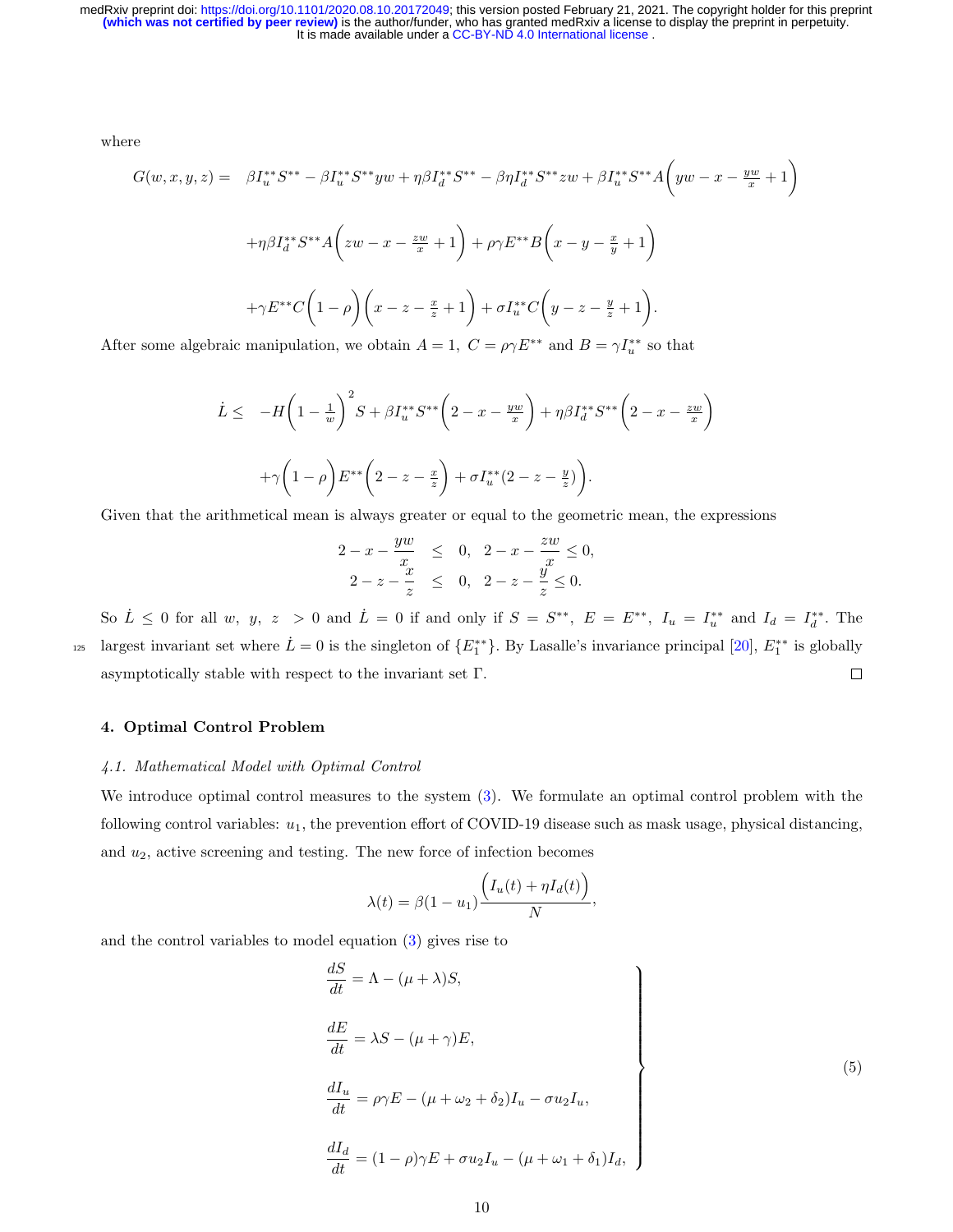subject to the initial conditions

$$
S(0) = S_0 > 0, \ E(0) = E_0 \ge 0, \ I_u(0) = I_{u0} \ge 0, \ I_d(0) = I_{d0} \ge 0.
$$

The objective is to reduce the number of undiagnosed humans with the COVID-19 disease. Hence, we formulate a minimization problems with the following objective function

$$
\mathfrak{J}(u_1, u_2) = \int_{t_0}^{T_f} \left( \alpha I_u + \frac{1}{2} \left( \alpha_1 u_1^2 + \alpha_2 u_2^2 \right) \right) dt,\tag{6}
$$

<span id="page-10-0"></span>
$$
\mathfrak{J}(u_1^*, u_2^*) = \min_U \mathfrak{J}(u_1, u_2),\tag{7}
$$

where  $t_0$  is the initial time,  $T_f$  is the terminal time,  $\alpha$  is the weight associated with reducing the undiagnosed 130 infected human class  $I_u$ ,  $\alpha_1$ ,  $\alpha_2$  are the associated cost weight with the control variables  $u_1$  and  $u_2$  respectively. We define the Hamiltonian function by applying the Pontryagin's Maximum Principle [\[21\]](#page-21-2) as follows:

$$
\mathcal{H} = \mathcal{L}(I_u, u_1, u_2) + \xi_1 \frac{dS}{dt} + \xi_2 \frac{dE}{dt} + \xi_3 \frac{dI_u}{dt} + \xi_4 \frac{dI_d}{dt},
$$
  
\n
$$
= \alpha I_u + \frac{1}{2}(\alpha_1 u_1^2 + \alpha_2 u_2^2) + \xi_1 (\Lambda - (\mu + \lambda)S) + \xi_2 ( \lambda S - (\mu + \gamma)E)
$$
  
\n
$$
+ \xi_3 (\rho \gamma E - (\mu + \omega_2 + \delta_2)I_u - \sigma u_2 I_u) + \xi_4 ((1 - \rho)\gamma E + \sigma u_2 I_u - (\mu + \omega_1 + \delta_1)I_d),
$$

where  $\xi_i$ ,  $i = 1, \dots, 4$  are the adjoint variables. We now give the theorem for the existence and uniqueness of the optimal control problem as in  $[6]$  as follows;

**Theorem 6.** There exist an optimal control  $u_* = (u_*^*, u_2^*) \in U$  such that

$$
\mathfrak{J}(u_1^*, u_2^*) = \min_{(u_1, u_2) \in \cup} \mathfrak{J}(u_1, u_2) \tag{8}
$$

subject to the optimal control model system [\(5\)](#page-9-0) with initial conditions [\(1\)](#page-4-0).

#### <sup>135</sup> 4.2. Optimality of the System

**Theorem 7.** Given that  $S^*$ ,  $E^*$ ,  $l_u^*$  and  $I_d^*$  are the solutions of the optimal control model system [\(5\)](#page-9-0) and [\(6\)](#page-10-0) associated with the optimal control variables  $(u_1^*, u_2^*)$ . Then, there exist an adjoint system which satisfies

$$
\begin{aligned}\n\frac{d\xi_1(t)}{dt} &= \xi_1(\mu + \lambda) - \xi_2 \lambda, \\
\frac{d\xi_2(t)}{dt} &= -\xi_3 \rho \gamma - \xi_4 (1 - \rho) \gamma + \xi_2 (\mu + \gamma), \\
\frac{d\xi_3(t)}{dt} &= \xi_1 \Psi_0 S - \xi_2 \Psi_0 S + \xi_3 (\mu + \omega_2 + \delta_2) + (\xi_3 - \xi_4) \sigma u_2, \\
\frac{d\xi_4(t)}{dt} &= \xi_1 \Psi_1 S - \xi_2 \Psi_1 S + \xi_4 (\mu + \omega_1 + \delta_1),\n\end{aligned}
$$
\n(9)

where

$$
\Psi_0 = \frac{\beta(1 - u_1)}{N} - \frac{\beta(1 - u_1)(\eta I_d + I_u)}{N^2}, \text{ and } \Psi_1 = \frac{\beta\eta(1 - u_1)}{N} - \frac{\beta(1 - u_1)(\eta I_d + I_u)}{N^2},
$$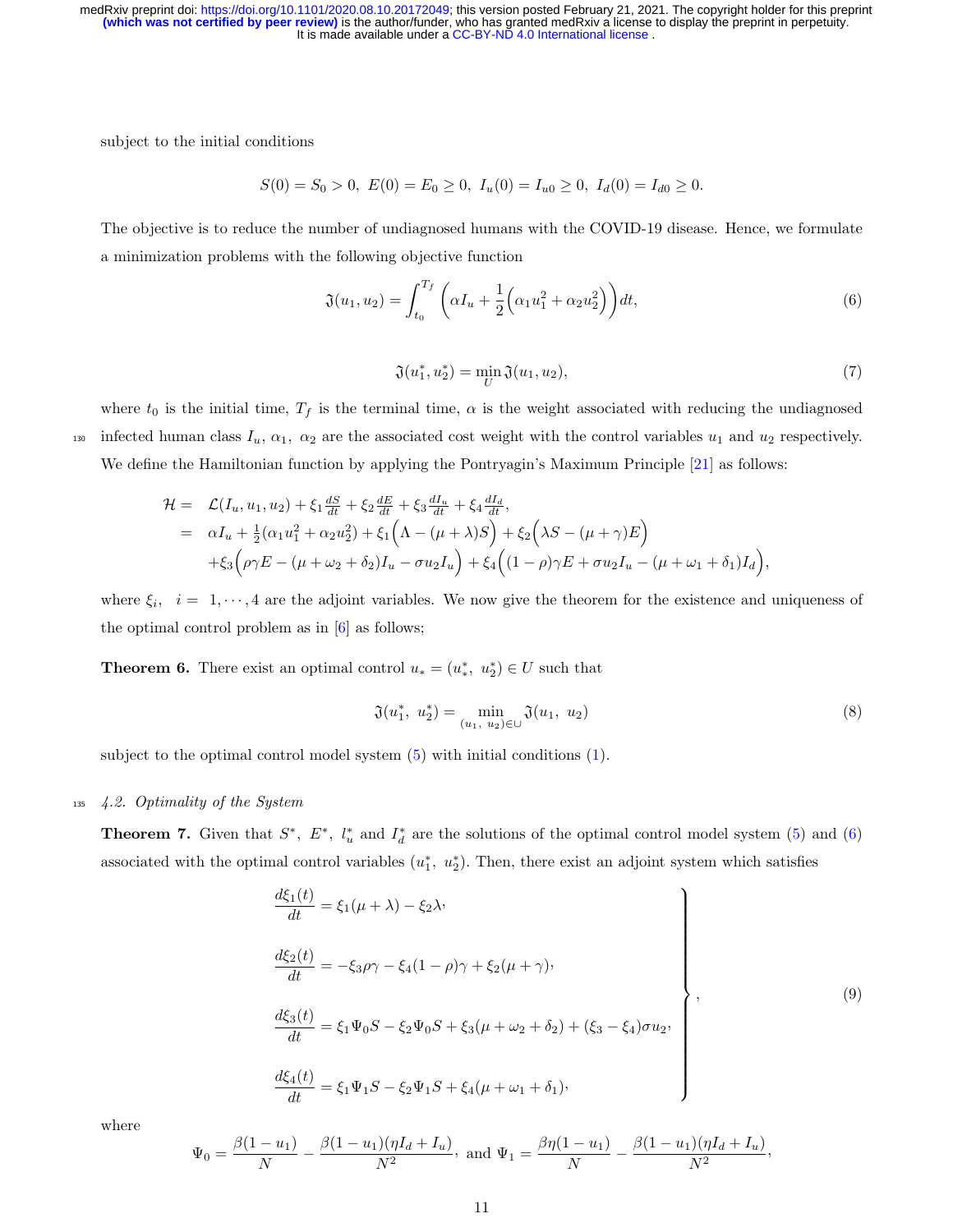with transversality boundary conditions defined as

<span id="page-11-0"></span>
$$
\xi_i(t_f) = 0, \quad i = 1, \cdots, 4,\tag{10}
$$

given by

$$
u_i^* = \begin{cases} 0 & \text{if } u_i \le 0, \\ u_i & \text{if } 0 < u_i < 1, \\ 1 & \text{if } u_i \ge 1. \end{cases}
$$

where the permissible control functions  $u_1^*$ , and  $u_2^*$ , are obtained by setting  $\frac{\partial H}{\partial u_i} = 0$ ,  $i = 1, 2$ . Thus

$$
\frac{\partial \mathcal{H}}{\partial u_1} = \alpha_1 u_1 + \frac{\xi_1 \beta (\eta I_d + I_u) S}{N} - \frac{\xi_2 \beta (\eta I_d + I_u) S}{N} = 0,
$$
\n
$$
\frac{\partial \mathcal{H}}{\partial u_2} = \alpha_2 u_2 - \xi_3 \sigma I_u + \xi_4 \sigma I_u = 0.
$$
\n(11)

From equation [\(11\)](#page-11-0), we solve for  $u_1^*$  and  $u_2^*$  to obtain their respective permissible control, solutions, which are

$$
\begin{cases}\nu_1^* = \left(\frac{\xi_1 \beta (\eta I_d + I_u)S}{\alpha_1 N} - \frac{\xi_2 \beta (\eta I_d + I_u)S}{\alpha_1 N}\right), \\
u_2^* = \frac{(\xi_3 - \xi_4)\sigma I_u}{\alpha_2}.\n\end{cases}
$$
\n(12)

With the upper and lower constraints on the admissible controls  $u_1^*$ , and  $u_2^*$ , we now have that the optimal controls can be characterised as

$$
u_1^* = \min\left\{\max\left(0, \left(\frac{\xi_1 \beta (\eta I_d + I_u)S}{\alpha_1 N} - \frac{\xi_2 \beta (\eta I_d + I_u)S}{\alpha_1 N}\right)\right), 1\right\},\tag{13}
$$

$$
u_2^* = \min\left\{\max\left(0, \frac{(\xi_3 - \xi_4)\sigma I_u}{\alpha_2}\right), 1\right\}.
$$
 (14)

#### <span id="page-11-1"></span>4.3. Model Fit with Controls and Parameter Estimation

<sup>140</sup> We use the method of least square curve fitting to fit system [\(3\)](#page-4-1) to the data. The method is useful in obtaining the parameters values that are then used in the numerical simulations. Figure [2](#page-12-0) shows that model [\(3\)](#page-4-1) fits well to the COVID-19 new daily cases of South Africa as from the  $26^{th}$  of March up to the  $19^{th}$  of July 2020, with data obtained from [\[10\]](#page-20-5).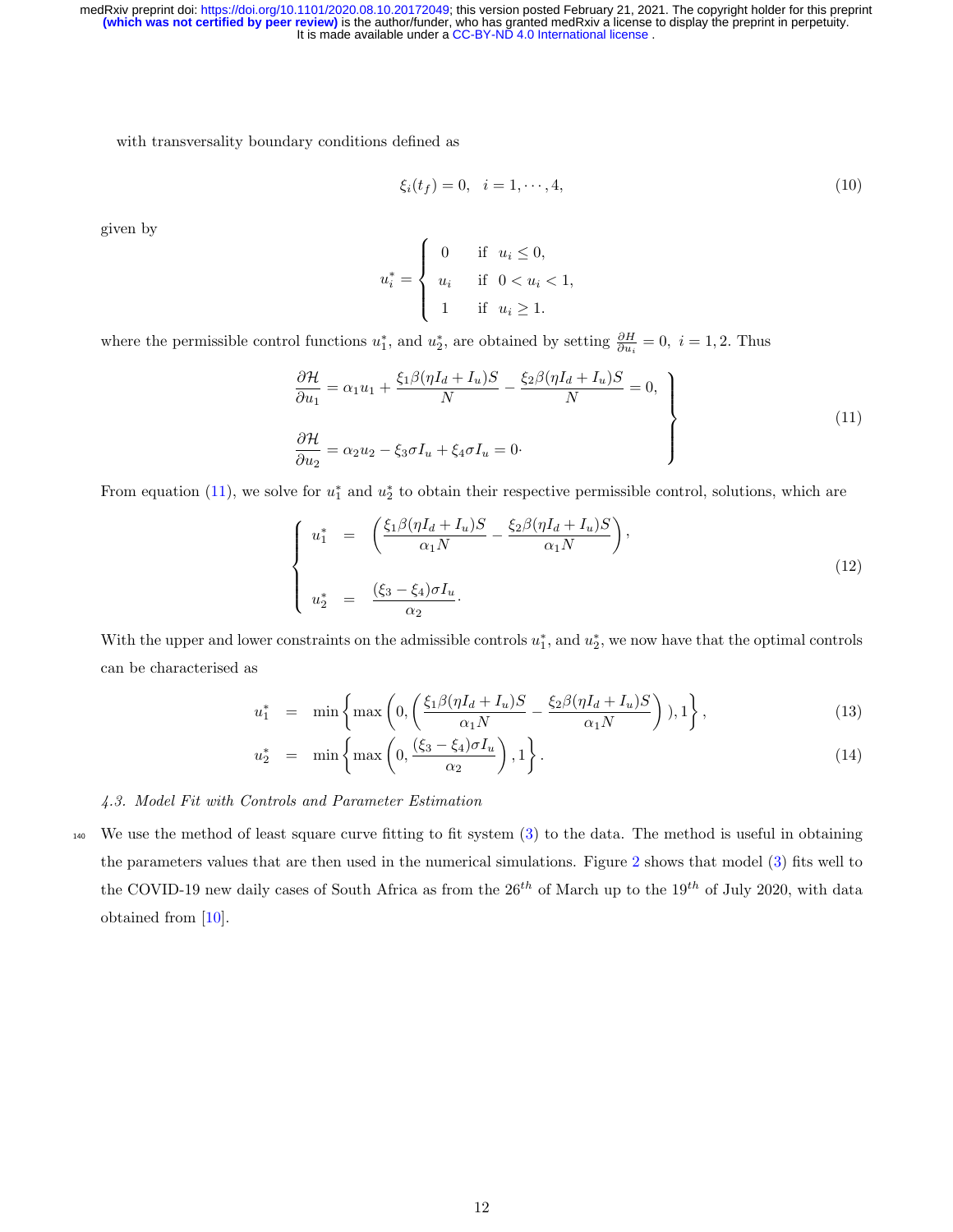It is made available under a CC-BY-ND 4.0 International license. **(which was not certified by peer review)** is the author/funder, who has granted medRxiv a license to display the preprint in perpetuity. medRxiv preprint doi: [https://doi.org/10.1101/2020.08.10.20172049;](https://doi.org/10.1101/2020.08.10.20172049) this version posted February 21, 2021. The copyright holder for this preprint

<span id="page-12-0"></span>

Figure 2: Model fit to data for COVID-19 early growth of new cases in South Africa for the first wave from 26 March to 19 July 2020. Optimal parameter values:  $\Lambda = 11244$ ,  $\mu = 0.0091$ ,  $\sigma = 0.2070$ ,  $\delta_1 = 0.01500$ ,  $\delta_2 = 0.0089$ ,  $\eta = 0.5663$ ,  $\gamma = 0.5732$ ,  $\rho =$ 0.9799,  $\omega_1 = 0.1800$ ,  $\omega_2 = 0.0206$ ,  $\beta = 1.3295$ ,  $u_1 = 0.7557$ ,  $u_2 = 0.3728$ ,  $\mathcal{R}_0 = 2.0109$ .

The curve fitting process generates the following parameters with some of the parameters having been obtained <sup>145</sup> from the cited research.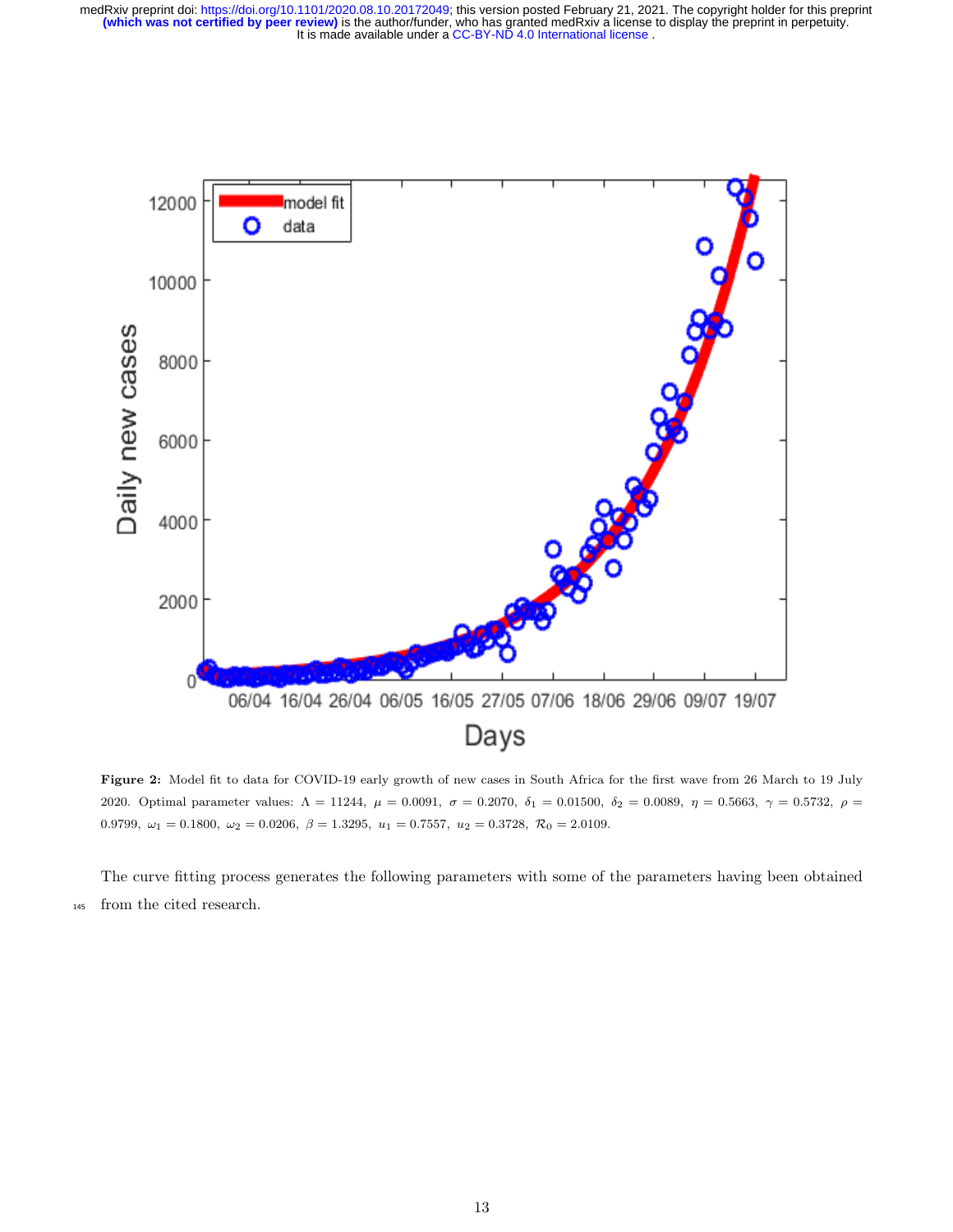<span id="page-13-0"></span>

| Symbol     | Parameter description            | Value [Range] day <sup>-1</sup> | Source             |
|------------|----------------------------------|---------------------------------|--------------------|
| $\Lambda$  | Recruitment rate                 | 11244 [10000 - 25000]           | Estimated $in[11]$ |
| $\mu$      | Mortality rate                   | $0.0091$ [0.0050 - 0.010]       | 22                 |
| $\sigma$   | Rate of active testing           | $0.2070$ [0.4000 - 1.000]       | Data fit           |
| $\delta_1$ | Diagnosed induced death rate     | $0.1500$ $[0.0000 - 0.100]$     | 23                 |
| $\delta_2$ | Un-diagnosed induced death rate  | $0.0089$ [0.0000 - 0.100]       | Data fit           |
| $\eta$     | Modification parameter           | $0.5663$ [0.0000 - 1.000]       | Data fit           |
| $\gamma$   | Rate at which exposed become     | $0.5732$ [0.2000 - 0.600]       | Data fit           |
|            | infectious                       |                                 |                    |
| $\rho$     | Proportion of $E$ which becomes  | $0.9799$ $[0.0000 - 1.000]$     | By definition      |
|            | undiagnosed                      |                                 |                    |
| $\omega_1$ | Recovery rate of diagnosed in-   | 0.1800                          | Data fit           |
|            | fected humans                    |                                 |                    |
| $\omega_2$ | Recovery rate of undiagnosed in- | $0.0206$ [0.0000 - 0.100]       | 23                 |
|            | fected humans                    |                                 |                    |
| $\beta$    | Infection rate                   | $1.3295$ [1.2100 - 1.500]       | Data fit           |
| $u_1$      | Mask usage and physical distanc- | $0.7557$ [0.0000 - 1.000]       | Data fit           |
|            | ing                              |                                 |                    |
| $u_2$      | Active screening and testing     | $0.3728$ [0.0000 - 1.000]       | Data fit           |

Table 1: Parameters of (COVID-19) SEIR model for South Africa and their values.

#### 4.4. Sensitivity Analysis

We perform sensitivity analysis of model [\(3\)](#page-4-1) using the methodology described in [\[24\]](#page-21-5). In this paper, the objective of sensitivity analysis is to identify critical parameters driving the COVID-19 pandemic in South Africa. Figure [3\(a\)](#page-14-0) shows the effects of parameters  $\sigma, \gamma, \rho, \beta, u_1$  and  $u_2$  on undiagnosed infectious  $I_u$  population.  $\sigma$  is largely  $_{150}$  negatively correlated to  $I_u$ . The increase in the rate of active testing is associated with the decrease of undiagnosed infectious class.  $\gamma$  is mostly negative correlated to  $I_u$ . The increase in the rate at which exposed become infectious is associated with the increase in the undiagnosed class.  $\rho$  is mostly positive correlated to  $I_u$ . The increase in proportion of exposed individuals which becomes undiagnosed is associated with the increase in the undiagnosed class.  $\beta$  is mostly positive correlated to  $I_u$ . The increase in the infection rate is associated with the increase in 155 the undiagnosed class.  $u_1$  is negatively correlated to  $I_u$ . The increase in the mask usage and physical distancing is associated with the decrease in the undiagnosed class.  $u_2$  is negatively correlated to  $I_u$ . The increase in the active testing and screening is associated with the decrease in the undiagnosed class. Figure  $3(b)$  shows the effects of parameters  $\sigma, \gamma, \rho, \beta, u_1$  and  $u_2$  on diagnosed infectious  $I_d$  population.  $\sigma$  is largely negatively correlated to  $I_d$ . The increase in the rate of active testing is associated with the increase of diagnosed infectious class.  $\gamma$  $160$  is mostly positive correlated to  $I_d$ . The increase in the rate at which exposed become infectious is associated with the increase in the diagnosed class.  $\rho$  is mostly positive correlated to  $I_d$ . The increase in proportion of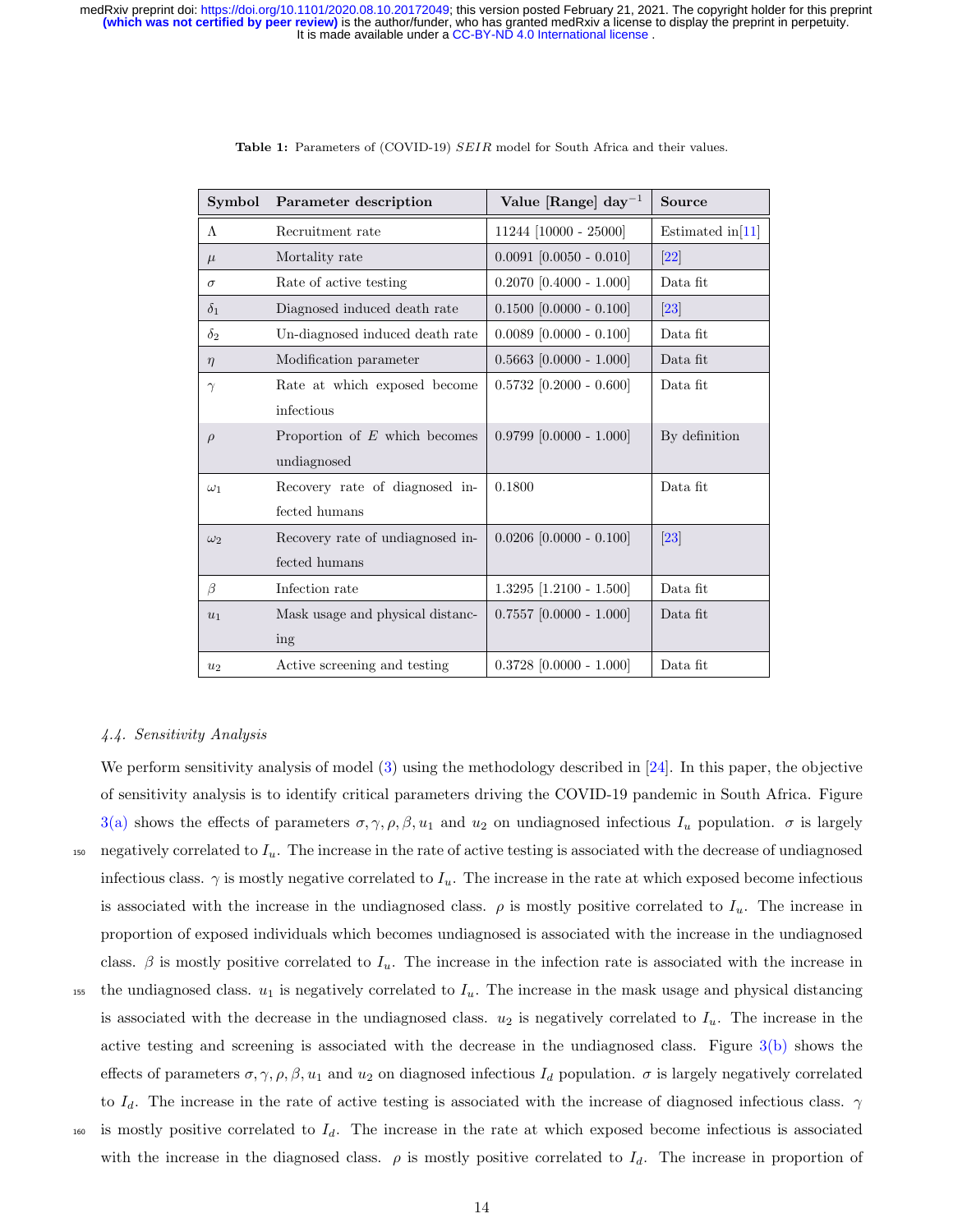exposed individuals which becomes undiagnosed is associated with the decrease in the diagnosed class.  $\beta$  is mostly positive correlated to  $I_d$ . The increase in the infection rate is associated with the increase in the diagnosed class.  $u_1$  is negatively correlated to  $I_d$ . The increase in the mask usage and physical distancing is associated 165 with the decrease in the diagnosed class.  $u_2$  is negatively correlated to  $I_d$ . The increase in the active testing and screening is associated with the decrease in the diagnosed class.

<span id="page-14-2"></span><span id="page-14-0"></span>

<span id="page-14-1"></span>Figure 3: PRCC plots showing the effects of the dynamics of parameter values on COVID-19 daily new cases in South Africa for (a) parameters  $\beta$ ,  $\rho$ ,  $\sigma$  and  $\gamma$  on  $I_u$ . (b) parameters  $\beta$ ,  $\rho$ ,  $\sigma$  and  $\gamma$  on  $I_d$ .

#### 4.5. Effects of Parameters on the  $\mathcal{R}_0$

The effect of parameter on  $\mathcal{R}_0$  were analysed using a contour plot. We chose two significant parameters  $\gamma$  and  $\sigma$ and give the contour plot as a function of  $\mathcal{R}_0$ . Figure [4](#page-15-0) shows that an increase in the parameter  $\sigma$  results in a  $170$  decrease in the numerical value of  $\mathcal{R}_0$ . This implies that increased screening has the propensity to decrease the spread of COVID-19. It is thus important to increase the rate of screening and testing in order to control the pandemic. On the other hand, the parameter  $\gamma$  does not significantly impact  $\mathcal{R}_0$ .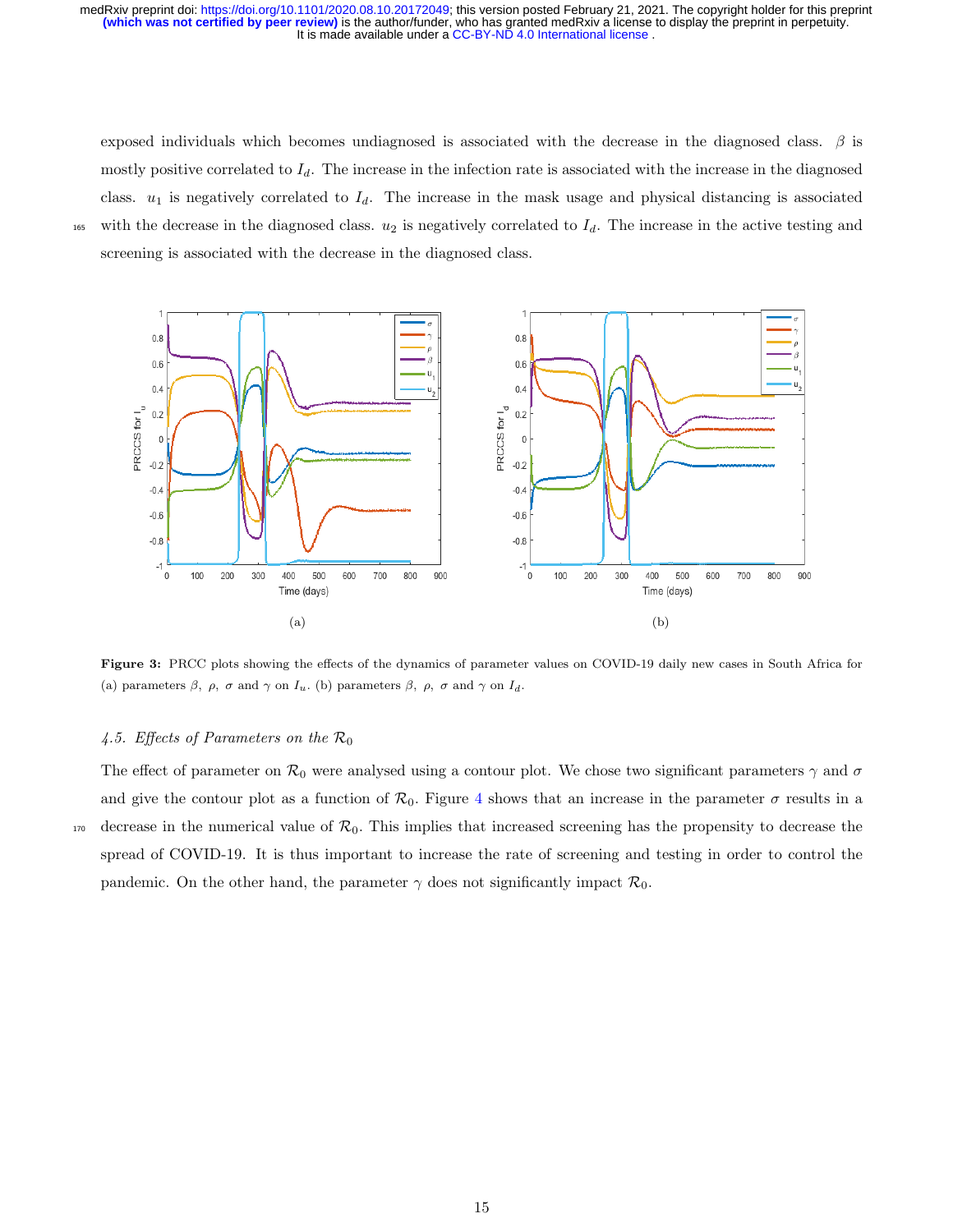<span id="page-15-0"></span>

**Figure 4:** Contour plot of  $\mathcal{R}_0$  as a function of  $\gamma$  versus  $\sigma$ .

#### 5. Numerical Results

The optimal control strategy is found by the iterative method of the fourth order Runge-Kutta iterative scheme. <sup>175</sup> The state equations are initially solved by the forward Runge-Kutta method of the fourth order. Then, by using the backward Runge-Kutta method of the fourth order (backward sweep), we solved the co-state equations with the transversality conditions. The permissible controls are updated by using a convex combination of the previous controls and the value from the characterisations of  $u_1^*$  and  $u_2^*$ . This process is re-iterated and the iteration is ended if the current state, the adjoint and the control values converge sufficiently following [\[6\]](#page-20-1). Also, we perform <sup>180</sup> numerical simulations based on the control variables, to investigate the effects of introducing time dependent controls. We consider the combination of the following three different scenarios, enumerated as follows: (1) the use of only one permissible control  $u_1$ , (2) the use of only one permissible control  $u_2$ , and (3) the use of a combination of permissible controls  $u_1$  and  $u_2$ . Using the model parameter values in Table [1,](#page-13-0) the initial conditions as defined in Section [4.3](#page-11-1) and the associated weights from Tables [2](#page-16-0) to simulate the model with controls and obtain <sup>185</sup> the following results.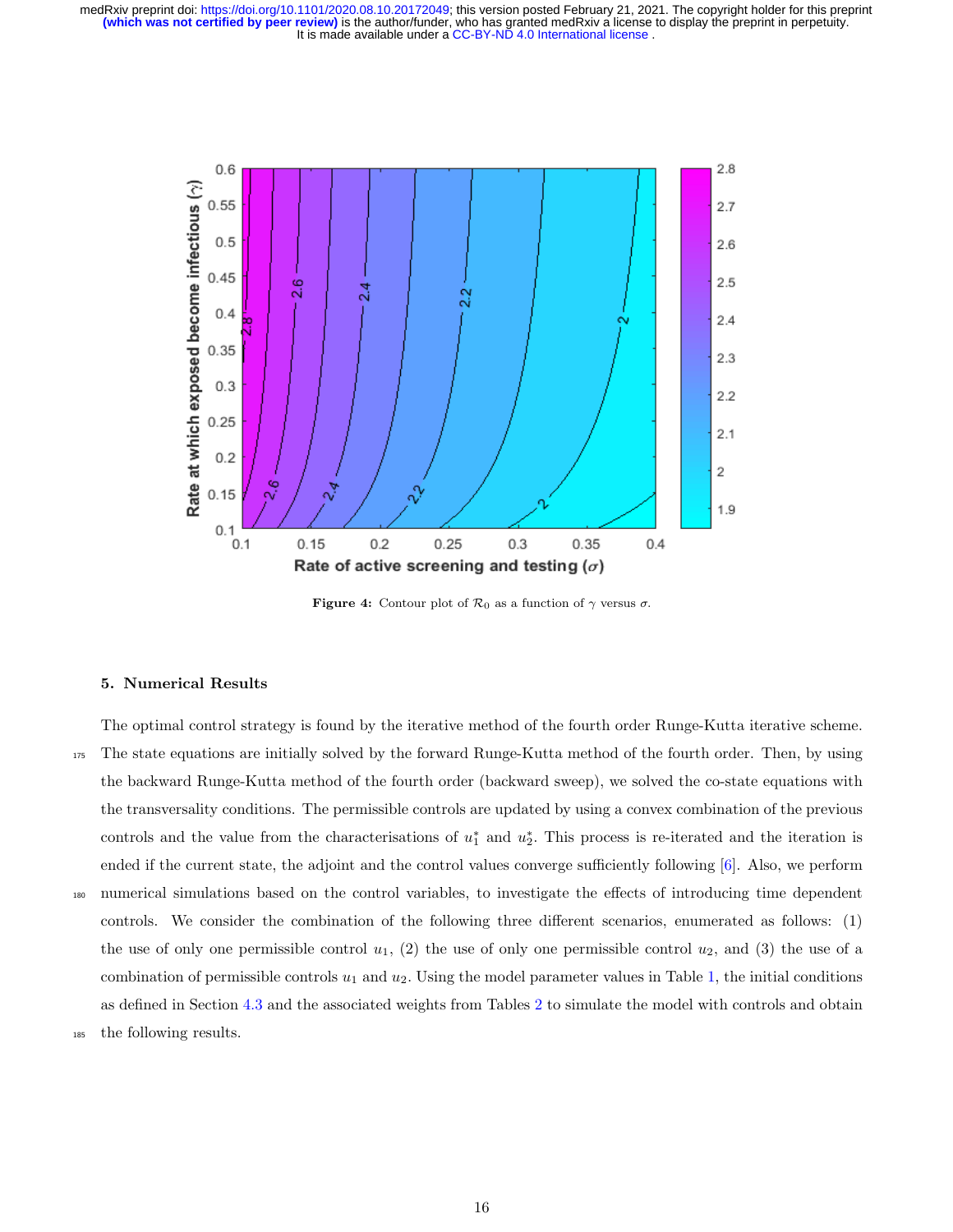<span id="page-16-0"></span>

| Symbol     | Parameter description             | Base line Values $(\text{day}^{-1})$ | Source    |
|------------|-----------------------------------|--------------------------------------|-----------|
| $\alpha$   | Weight associated with reducing   |                                      | Estimated |
|            | the undiagnosed infected human    |                                      |           |
| $\alpha_1$ | Weight on the cost of the preven- | 0.9                                  | Estimated |
|            | tion                              |                                      |           |
| $\alpha_2$ | Weight on the cost of the active  | 0.5                                  | Estimated |
|            | screening and testing             |                                      |           |

Table 2: Costs associated with optimal control variables used for simulations

# 5.1. Scenario (1)

This scenario shows the dynamics of COVID-19 using the control variable  $u_1$ , which consist of mask usage and physical distancing to optimise the objective function  $\mathfrak{J}$ , while setting the control variable  $u_2$  to zero. We observed that in Figure  $5(a)$ , that maintaining a strict masks usage and physical distancing have significant influence on <sup>190</sup> the peaks of undiagnosed cases of COVID-19. In the absence of active screening and testing, masks and social distancing has the propensity to minimise the spread of COVID-19 disease in South Africa. Figure [5\(b\),](#page-16-2) shows the control profile  $u_1$  for this particular first scenario, where  $u_1$  is is given the maximum of approximately 20 days to drop to its lower bound, translating to a maximum effectiveness of masks usage and social distancing.

<span id="page-16-1"></span>

<span id="page-16-2"></span>**Figure 5:** The dynamics on COVID-19 using control  $u_1^*$  with  $u_2^* = 0$  for (a) undiagnosed humans (b) the control profile for  $u_1^*$ .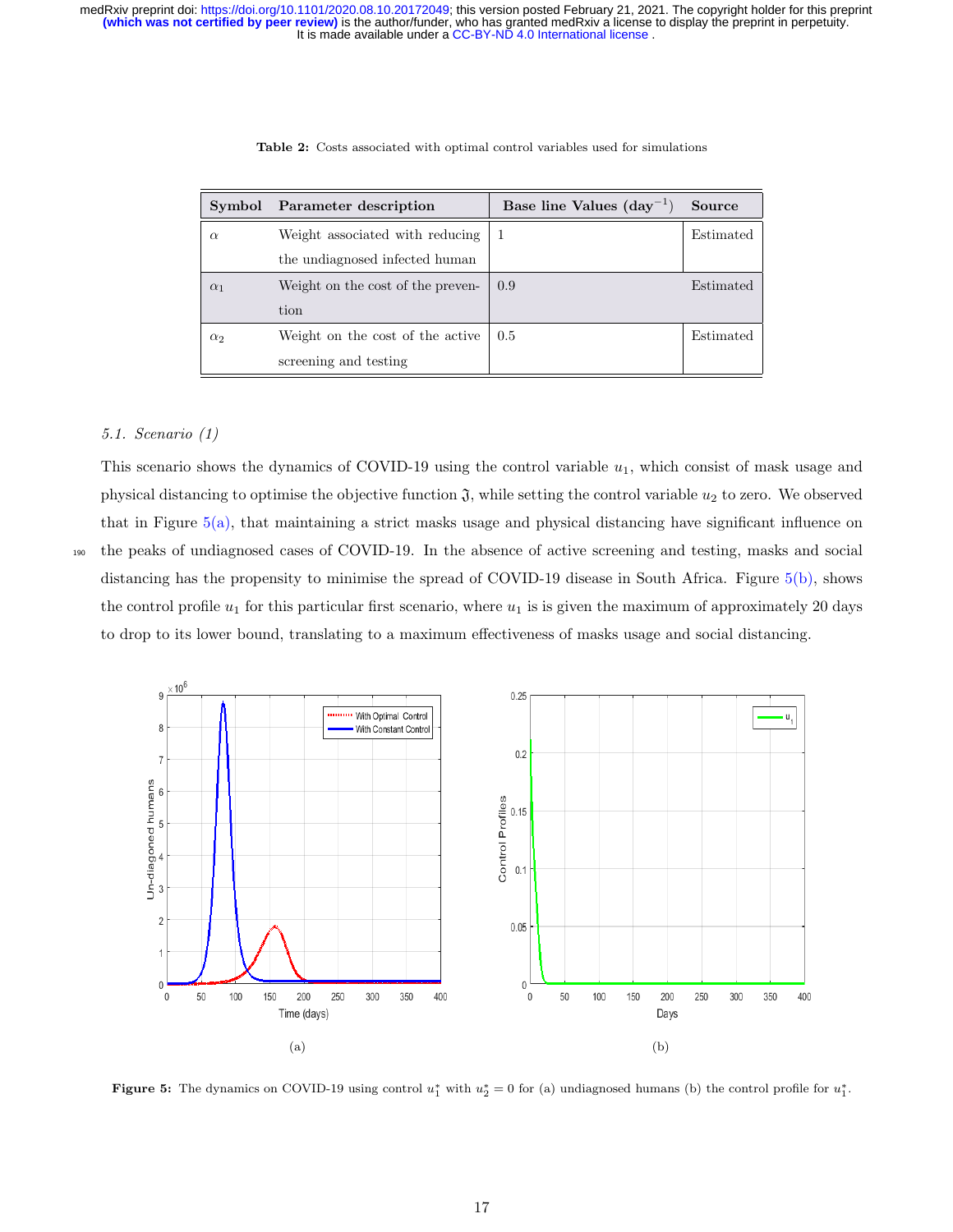#### 5.2. Scenario (2)

195 This scenario presents the dynamics of COVID-19 using the control variable for screening and testing  $u_2$  to optimise the objective function  $\mathfrak{J}$ , while  $u_1$  is set to zero. We observed from Figure  $6(a)$ , screening and testing reduces the peak of undiagnoseed infectives. Figure  $6(b)$  shows the control profile for  $u_2$ , where  $u_2$  should be allowed to run at its highest level during the entire duration of the pandemic. This means that the scaling of screening and testing should always be done at capacity to control COVID-19.

<span id="page-17-0"></span>

<span id="page-17-1"></span>**Figure 6:** The dynamics on COVID-19 using control  $u_2^*$ , with  $u_1^* = 0$  for (a) undiagnosed humans (b) the control profile for  $u_2^*$ .

<sup>200</sup> 5.3. Scenario (3)

In this scenario, we show both control variables  $u_1$  and  $u_2$  being run concurrently. For these scenarios, we observed in Figure [7\(a\)](#page-18-0) that the control strategies of wearing masks, physical distancing and as well screening and testing resulted in a significant decline in the number of undiagnosed COVID-19 cases. Thus, this shows that to reduce the spread of COVID-19, these controls should be used concurrently. Figure [7\(b\)](#page-18-1) shows the control profile for  $_{205}$  both  $u_1$  and  $u_2$ .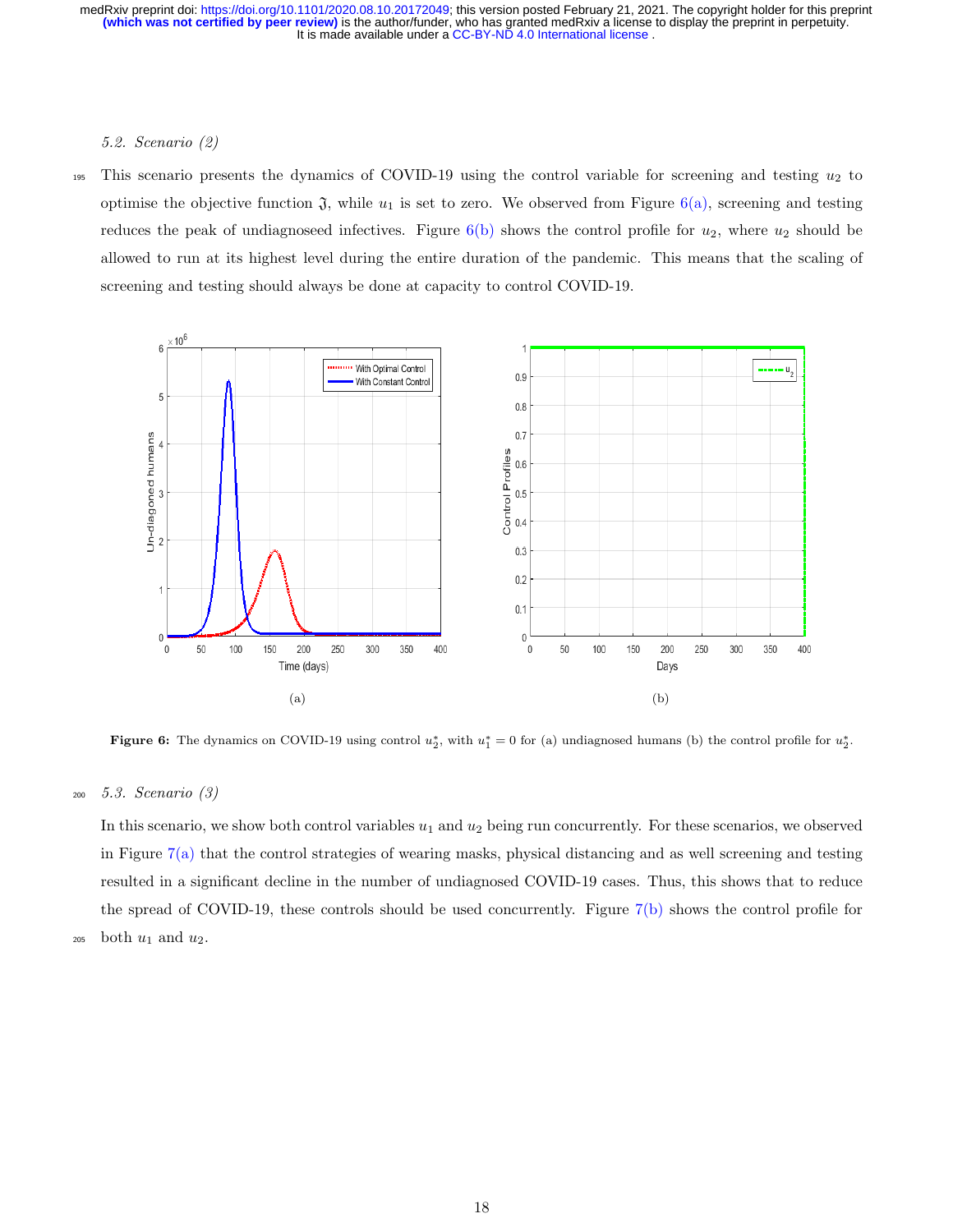<span id="page-18-0"></span>

<span id="page-18-1"></span>**Figure 7:** The dynamics on COVID-19 using controls  $u_1^*$  and  $u_2^*$  for (a) undiagnosed humans (b) the control profile for  $u_1^*$ . and  $u_2^*$ .

#### 6. Conclusions

In this paper, we used a continuous time model to study the effects of the dynamics of COVID-19 pandemic on the South Africa population. The model takes into account the susceptible, exposed, undetected, detected and recovered humans. We carried out mathematical analysis for the model without controls and showed that the 210 steady steady states are locally asymptotically stable if the basic COVID-19 reproduction number  $\mathcal{R}_0$  is greater than unity and otherwise unstable. Further, we performed the sensitivity analysis of the model equations without control and numerical simulations based on the highly sensitive model parameters on  $\mathcal{R}_0$  as shown in Figures [3.](#page-14-2) On the other hand, we formulated a time dependent optimal control problem by introducing control variables. The model with control system [\(5\)](#page-9-0) was solved analytical and numerically to predict the possible and necessary <sup>215</sup> controls to contain the spread of the disease. The results on the numerical simulations suggest that the best strategy is to wear masks and physical distancing  $u_1$ , followed by control of testing and screening  $u_2$  to reduce COVID-19 infection and these strategies will be more effective in controlling the rate at which the uninfected humans contract the disease.

While many research papers on COVID-19 have been published to date, the work presented here focuses on the <sup>220</sup> dynamics of the infection in the presence to time dependent optimal controls. Given that new scientific evidence on the virus continues to emerge, the model presented here is certainly neither the ultimate dossier not without culpability. The results should then be treated with circumspection. Some of the major challenges, other than the continuous evolution of scientific evidence, are the none inclusion of some of the dynamics of COVID-19 such as the role played by contaminated surfaces, asymptomatic infectives and the age dependant disease dynamics.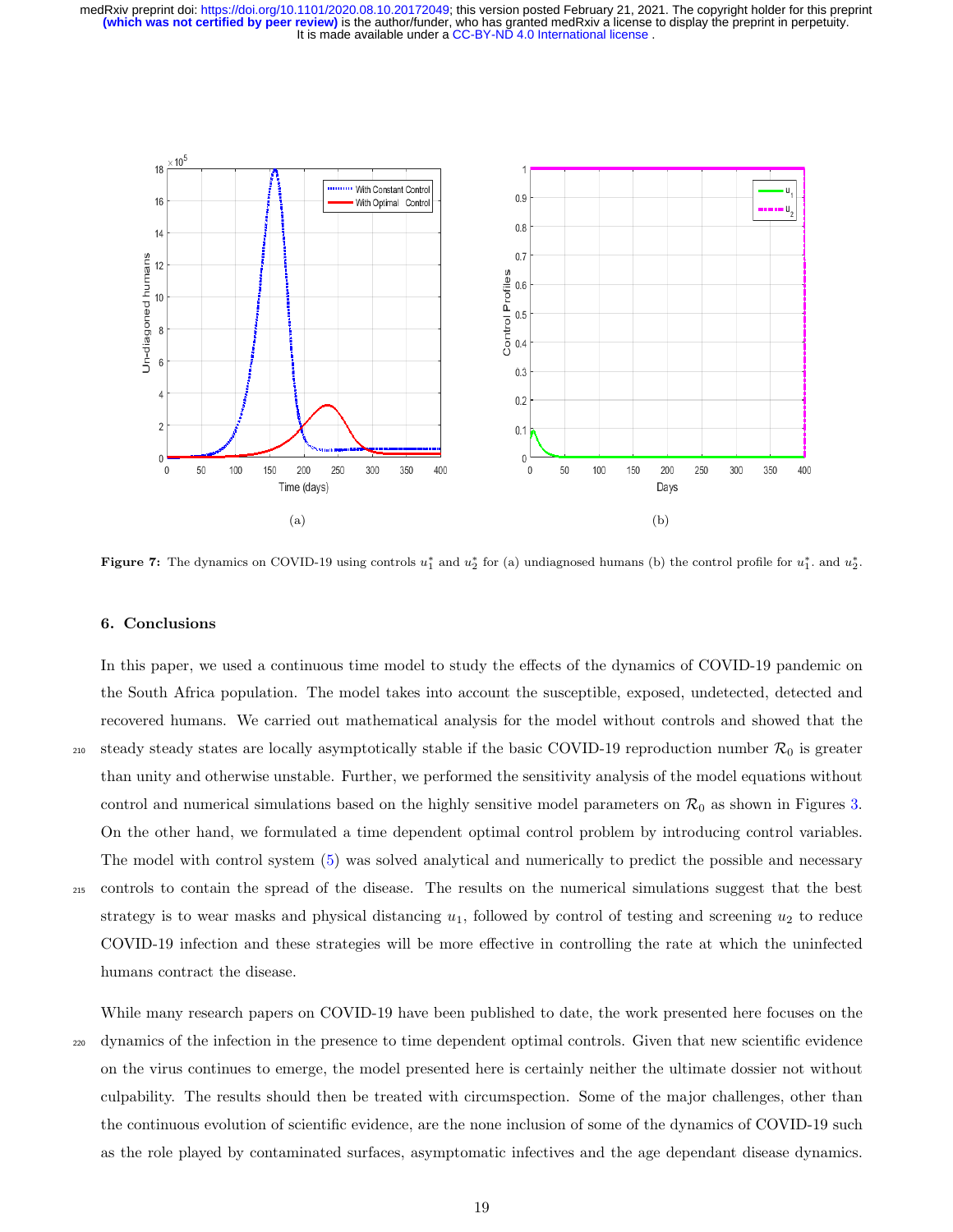- <sup>225</sup> Aspects of stochasticity in the infection rates, the role of social-economic factors in COVID-19 infection spread and the evolution of government policies can be incorporated in the model to improve its usefulness. Also, in [\[17\]](#page-20-12), it is documented that exposed individuals in compartment  $E$  can be contagious. Therefore, the assumption that individuals in compartment  $E$  can not transmit COVID-19 can be relaxed. This means that transmission from individuals in compartment  $E$  can occur before the onset of symptoms. Such an adjustment requires the inclusion
- 

# $230$  of compartment E in the force of infection. Despite these fallibilities, the model still presents some interesting results on the introspections of COVID-19.

## Data Availability

The data are sourced from public and official government press release [\[25\]](#page-21-6).

# Conflicts of Interest

<sup>235</sup> No conflict of interest.

# Funding Statement

No funding or grant were utilised for this research work.

<span id="page-19-2"></span><sup>250</sup> [coronavirus-transmission-overview#1](https://doi.org/https://www.webmd.com/lung/coronavirus-transmission-overview#1).

#### Acknowledgements

The authors would like to thank the Faculty of Science in the University of Johannesburg for material support <sup>240</sup> towards the inception and completion of this project and the University of Universitas Airlangga Indonesia. Author's will like to appreciate lucrative comments from the anonymous reviewers which can help strengthen the results presented in this research paper. FC, in particular acknowledges the URC grant support towards the completion of the project.

#### <span id="page-19-0"></span>References

- <span id="page-19-1"></span><sup>245</sup> [1] WHO, Coronavirus disease 2019 (covid-19) situation report–62. march 2020 (Retrieved July 10, 2020).  $d\sigma$ **i**: [https://www.who.int/emergencies/diseases/novel-coronavirus-2019/situation-reports](https://doi.org/https://www.who.int/emergencies/diseases/novel-coronavirus-2019/situation-reports).
	- [2] Chinese center for disease control and prevention (Retrieved June 30, 2020). [doi:http://www.chinacdc.](https://doi.org/http://www.chinacdc.cn/jkzt/crb/zl/szkb_11803/jszl_11809/) [cn/jkzt/crb/zl/szkb\\_11803/jszl\\_11809/](https://doi.org/http://www.chinacdc.cn/jkzt/crb/zl/szkb_11803/jszl_11809/).
	- [3] Webmd, Coronavirus transmission overview (Retrieved July 29, 2020). [doi:https://www.webmd.com/lung/](https://doi.org/https://www.webmd.com/lung/coronavirus-transmission-overview#1)
- 

<span id="page-19-3"></span>[4] Healthline, Scientists around the world are working on a number of vaccines and treatments for covid-19 (Retrieved July 20, 2020). [doi:https://www.healthline.com/health-news/](https://doi.org/https://www.healthline.com/health-news/heres-exactly-where-were-at-with-vaccines-and-treatments-for-covid-19) [heres-exactly-where-were-at-with-vaccines-and-treatments-for-covid-19](https://doi.org/https://www.healthline.com/health-news/heres-exactly-where-were-at-with-vaccines-and-treatments-for-covid-19).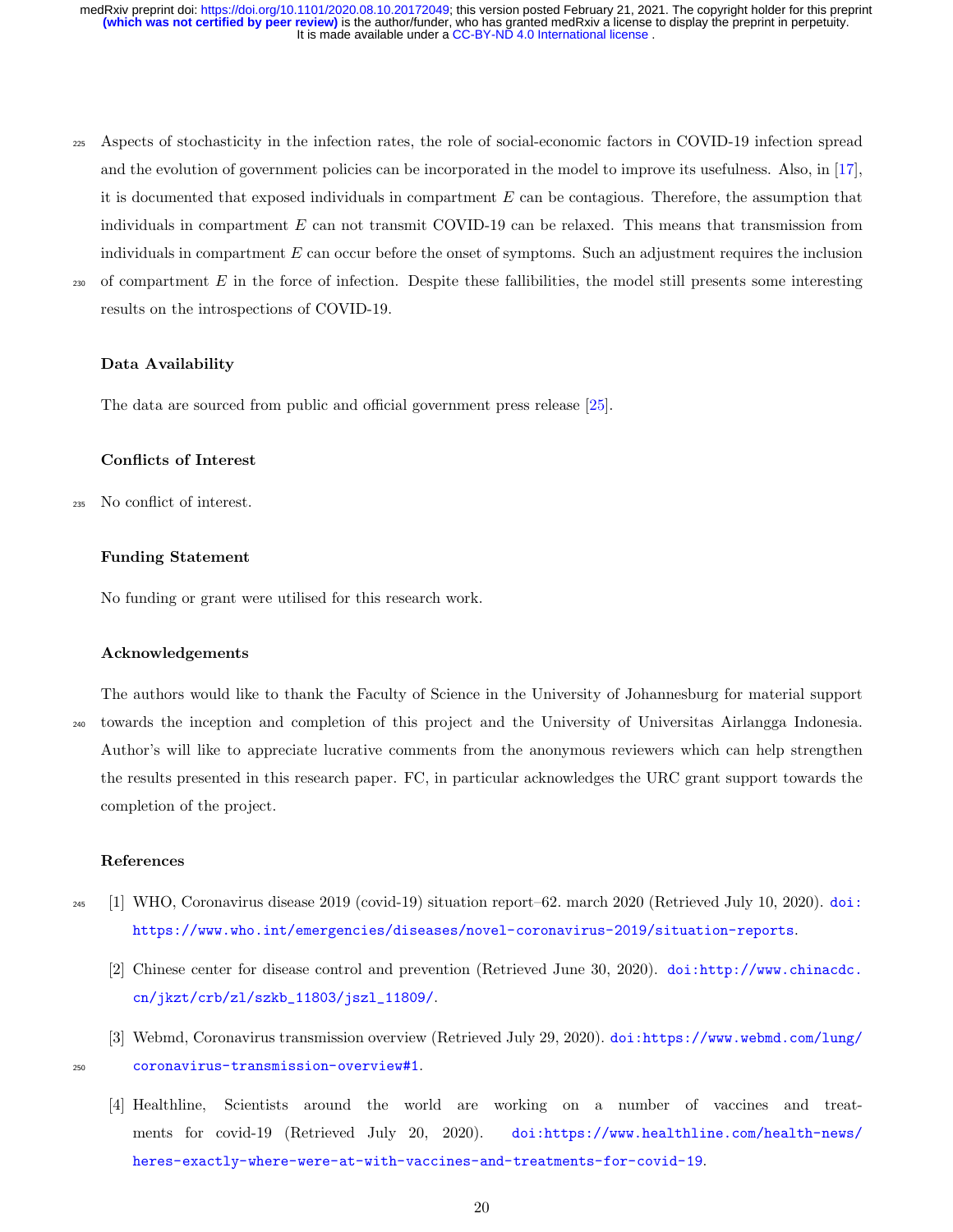It is made available under a CC-BY-ND 4.0 International license. **(which was not certified by peer review)** is the author/funder, who has granted medRxiv a license to display the preprint in perpetuity. medRxiv preprint doi: [https://doi.org/10.1101/2020.08.10.20172049;](https://doi.org/10.1101/2020.08.10.20172049) this version posted February 21, 2021. The copyright holder for this preprint

- <span id="page-20-1"></span><span id="page-20-0"></span>[5] M. Ozair, A. A. Lashari, I. H. Jung, K. O. Okosun, Stability analysis and optimal control of a vector-borne <sup>255</sup> disease with nonlinear incidence, Discrete Dynamics in Nature and Society 2012 (2012).
	- [6] S. Lenhart, J. T. Workman, Optimal control applied to biological models, CRC press, 2007.
	- [7] P. D. Roberts, V. M. Becerra, Optimal control of a class of discrete–continuous non-linear systems—decomposition and hierarchical structure, Automatica 37 (11) (2001) 1757–1769.
- <span id="page-20-4"></span><span id="page-20-3"></span><span id="page-20-2"></span>[8] South african government, first case of covid-19 coronavirus reported <sup>260</sup> in sa (Retrieved June 17, 2020). [doi:https://www.gov.za/speeches/](https://doi.org/https://www.gov.za/speeches/health-reports-first-case-covid-19-coronavirus-5-mar-2020-0000) [health-reports-first-case-covid-19-coronavirus-5-mar-2020-0000](https://doi.org/https://www.gov.za/speeches/health-reports-first-case-covid-19-coronavirus-5-mar-2020-0000).
	- [9] D. M. Act, Regulations to address,prevent and combat the spread of coronavirus covid-19:amendment (Retrieved June 24, 2020). [doi:https://www.gov.za/documents/](https://doi.org/https://www.gov.za/documents/disaster-management-act-regulations-address-prevent-and-combat-spread-coronavirus-covid-19) [disaster-management-act-regulations-address-prevent-and-combat-spread-coronavirus-covid-19](https://doi.org/https://www.gov.za/documents/disaster-management-act-regulations-address-prevent-and-combat-spread-coronavirus-covid-19).
- <span id="page-20-6"></span><span id="page-20-5"></span><sup>265</sup> [\[](https://doi.org/https://github.com/dsfsi/covid19za)10] Coronavirus covid-19 (2019-ncov) data repository for south africa (Retrieved August 3, 2020). [doi:https:](https://doi.org/https://github.com/dsfsi/covid19za) [//github.com/dsfsi/covid19za](https://doi.org/https://github.com/dsfsi/covid19za).
	- [11] F. Nyabadza, F. Chirove, W. C. Chukwu, M. V. Visaya, Modelling the potential impact of social distancing on the covid-19 epidemic in south africa, medRxiv (2020).
	- [12] Z. Mukandavire, F. Nyabadza, N. J. Malunguza, D. F. Cuadros, T. Shiri, G. Musuka, Quantifying early

<span id="page-20-7"></span><sup>270</sup> covid-19 outbreak transmission in south africa and exploring vaccine efficacy scenarios, PloS One 15 (7) (2020) e0236003.

- <span id="page-20-8"></span>[13] S. K. Chandra, A. Singh, M. K. Bajpai, Mathematical model with social distancing parameter for early estimation of covid-19 spread, medRxiv (2020).
- <span id="page-20-10"></span><span id="page-20-9"></span>[14] M. d. R. de Pinho, F. N. Nogueira, Costs analysis for the application of optimal control to seir normalized <sup>275</sup> models, IFAC-PapersOnLine 51 (27) (2018) 122–127.
	- [15] N. H. Shah, A. H. Suthar, E. N. Jayswal, Control strategies to curtail transmission of covid-19, International Journal of Mathematics and Mathematical Sciences 2020 (2020).
	- [16] WHO, World health organization, coronavirus disease 2019 (covid-19) situationreport–73 (Retrieved June 20, 2020). [doi:https://www.who.int/docs/default-source/coronaviruse/situation-reports/](https://doi.org/https://www.who.int/docs/default-source/coronaviruse/situation-reports/20200402-sitrep-73-covid-19.pdf?sfvrsn=5ae25bc7_6.) <sup>280</sup> [20200402-sitrep-73-covid-19.pdf?sfvrsn=5ae25bc7\\_6.](https://doi.org/https://www.who.int/docs/default-source/coronaviruse/situation-reports/20200402-sitrep-73-covid-19.pdf?sfvrsn=5ae25bc7_6.)
- <span id="page-20-11"></span>
- <span id="page-20-12"></span>[17] Coronavirus disease 2019 (covid-19), situation report–73 (2020) (Retrieved August 9, 2020)[doi:https://www.who.int/docs/default-source/coronaviruse/situation-reports/](https://doi.org/https://www.who.int/docs/default-source/coronaviruse/situation-reports/20200402-sitrep-73-covid-19.pdf?sfvrsn=5ae25bc7_6) [20200402-sitrep-73-covid-19.pdf?sfvrsn=5ae25bc7\\_6](https://doi.org/https://www.who.int/docs/default-source/coronaviruse/situation-reports/20200402-sitrep-73-covid-19.pdf?sfvrsn=5ae25bc7_6).
- <span id="page-20-13"></span>[18] P. Van den Driessche, J. Watmough, Reproduction numbers and sub-threshold endemic equilibria for com-<sup>285</sup> partmental models of disease transmission, Mathematical biosciences 180 (1-2) (2002) 29–48.